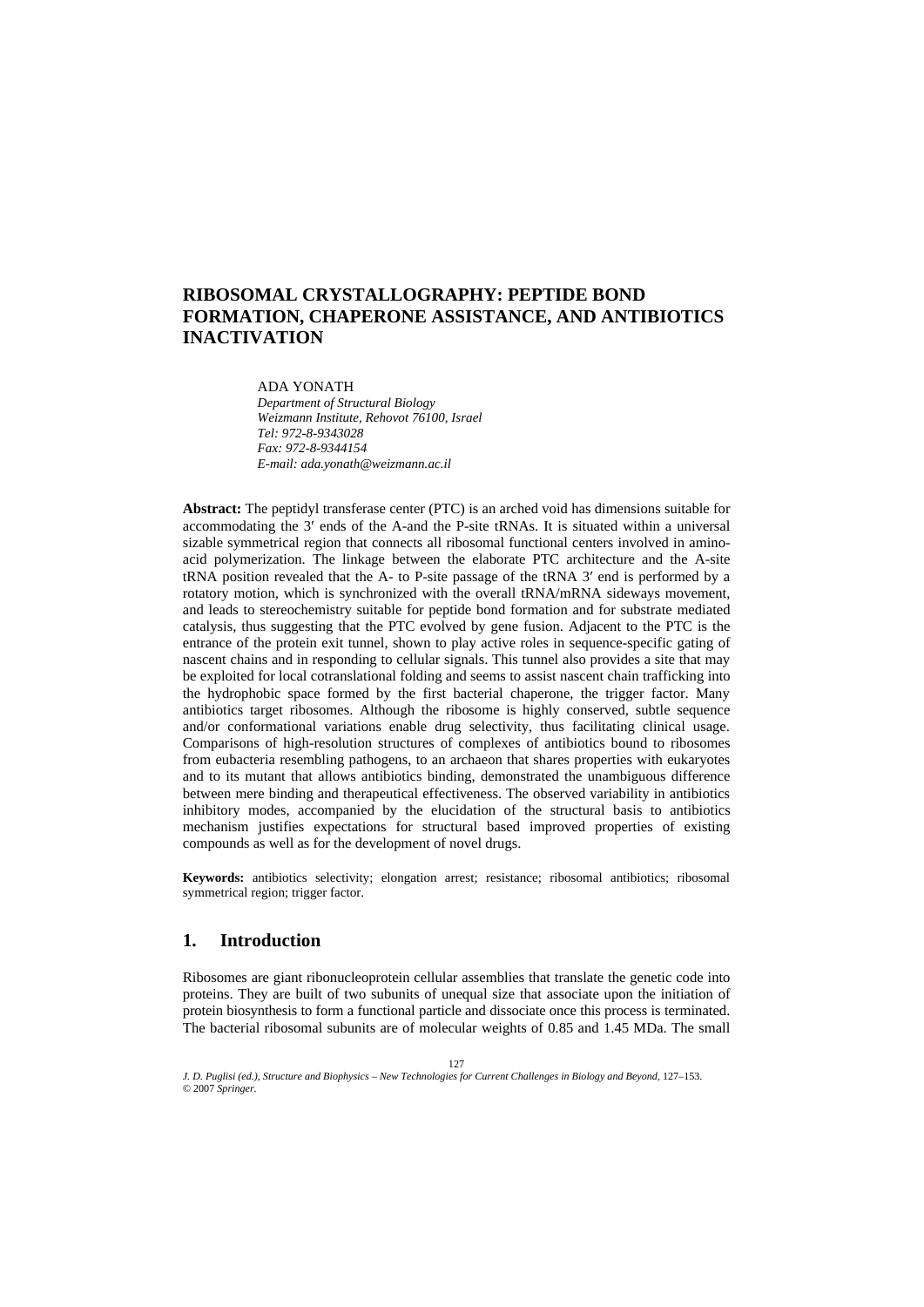subunit (called 30S in prokaryotes) contains an RNA chain (called 16S) of about 1,500 nucleotides and 20−21 proteins, and the large one (called 50S in prokaryotes) has two RNA chains (23S and 5S RNA) of about 3,000 nucleotides in total, and 31−35 proteins. Protein biosynthesis is performed cooperatively by the two ribosomal subunits and several nonribosomal factors, assisting the fast and smooth processivity of protein formation, required for cell vitality. While elongation proceeds, the small subunit provides the decodingcenter and controls translation fidelity, and the large one contains the catalytic site, called the peptidyl-transferase-center (PTC), as well as the protein exit tunnel.

mRNA carries the genetic code to the ribosome, and tRNA molecules bring the protein building block, the amino acids, to the ribosome. These L-shape molecules are built mainly of double helixes, but their two functional sites, namely the anticodon loop and the CCA 3′end, are single strands. The ribosome possesses three tRNA binding site, the A-(aminoacyl), the P- (peptidyl), and the E-(exit) sites. The tRNA anticodon loop interacts with the mRNA on the small subunit, whereas the tRNA acceptor stem, together with the aminoacylated or peptidylated tRNA 3′ends interacts with the large subunit. Hence, the tRNA molecules are the entities combining the two subunits, in addition to the intersubunit bridges, which are built of flexible components of both subunits. The elongation cycle involves decoding, the creation of a peptide bond, the detachment of the P-site tRNA from the growing polypeptide chain and the release of a deacylated tRNA molecule and the advancement of the mRNA together with the tRNA molecules from the A- to the P- and then to the E-site. This motion is driven by GTPase activity.

Two decades of experimentation (reviewed in Yonath, 2002) yielded high resolution structures of the small ribosomal subunit from *Thermus thermophilus,* T30S (Schluenzen et al., 2000; Wimberly et al., 2000), of the large subunit from the archaeon *Haloarcula marismortui,* H50S (Ban et al., 2000), from the eubacterium *Deinococcus radiodurans,* D50S (Harms et al., 2001) and recently also of the entire apo 70S ribosome (Schuwirth et al., 2005). Together with the additional structures of their complexes with substrate analogs (Bashan et al., 2003a; Hansen et al., 2002a; Nissen et al., 2000; Schmeing et al., 2002; Yusupov et al., 2001) and with a medium resolution structure of the whole ribosome from *T. thermophilus*, T70S in complex with three tRNA molecules (Yusupov et al., 2001), these structures shed light on the vast amount of biochemical knowledge accumulated in over five decades of ribosomal research.

The actual reaction of peptide bond formation is performed by a nucleophilic attack of the primary amine of the A-site amino acid on the carbonyl carbon of the peptidyl tRNA at the P-site. This reaction can be performed by tRNA 3′end analogs. Puromycin is a universal inhibitor mimicking the tip of the tRNA 3′end. Its binding to the ribosome in the presence of an active donor substrate can result in peptide bond formation uncoupled from the translocation of the A-site tRNA, namely from the polymerization of the amino acids into polypeptides. Puromycin has been commonly used as a minimal substrate for investigating single peptide bond. the formation of peptide bonds, in a process called the "fragment reaction", which yields a

The finding that ribosomal RNA catalyzes the "fragment reaction" (Noller et al., 1992); the localization of the PTC in an environment rich in conserved nucleotides (Harms et al., 2001; Yusupov et al., 2001) the usage of puromycin derivatives bound to the partially disordered large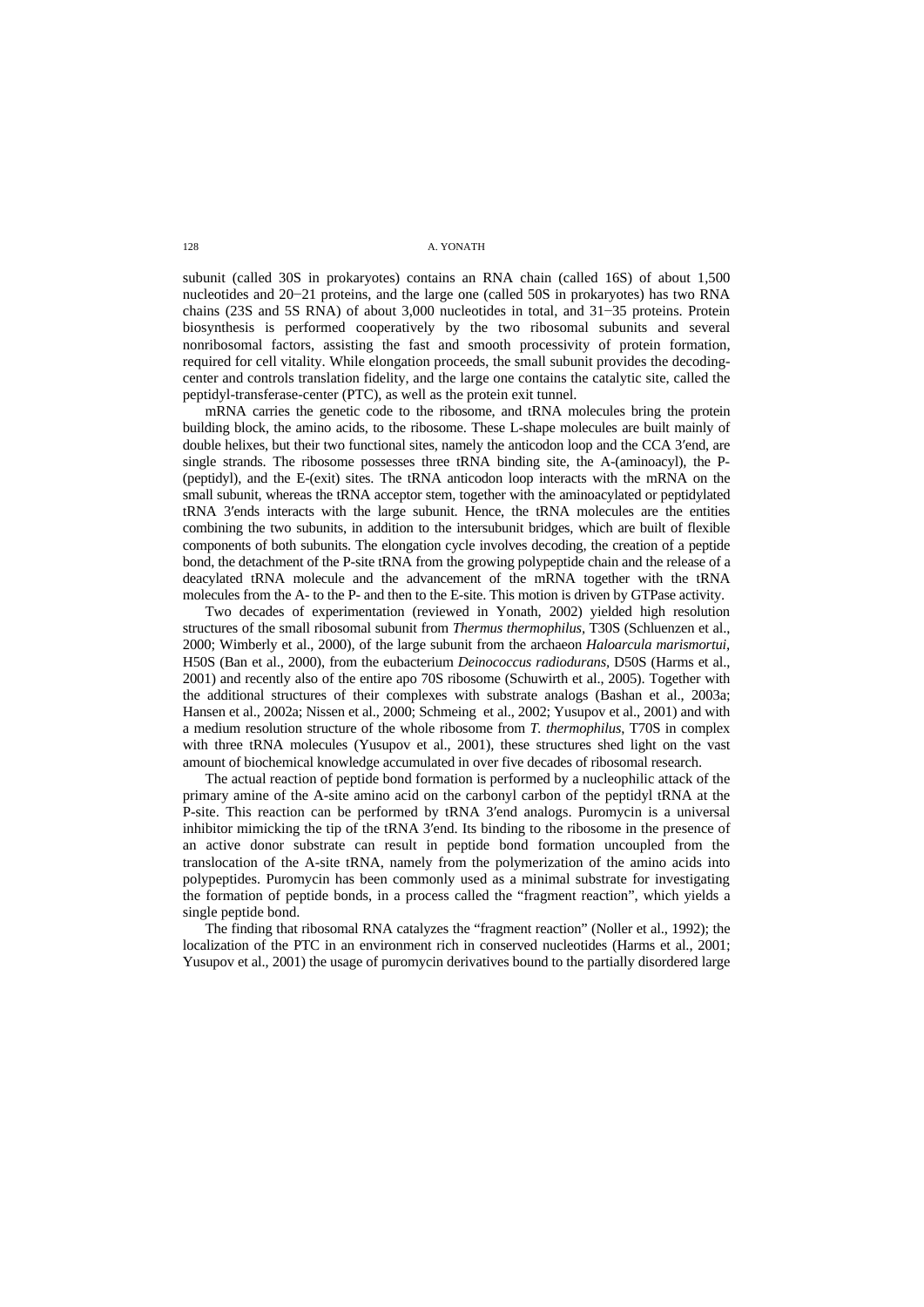subunits, H50S (Nissen et al., 2000), together with a compound originally presumed to resemble the reaction intermediate (Moore and Steitz, 2003), but later found to be wrongly assigned (Schmeing et al., 2005a) led to the suggestion that ribosome catalysis resembled the reverse reaction of serine proteases, and that specific ribosome nucleotides participate in the chemical events of peptide bond formation, as a "general base" (Nissen et al., 2000).

Biochemical, kinetic, and mutational results (Barta et al., 2001; Polacek et al., 2003; Sievers et al., 2004; Thompson et al., 2001; Weinger et al., 2004; Youngman et al., 2004) and (Bayfield et al., 2001), challenged this hypothesis, and indicated that there is no ground for the expectation that a complex assembly such as the ribosome catalyzes protein biosynthesis by the reverse of a common enzymatic mechanism. Indeed, the well-ordered structure of the large ribosomal subunit from *D. radiodurans*, D50S (Harms et al., 2001), determined under conditions resembling its optimal growth environment, raveled that the striking ribosomal architecture provides all structural elements enabling its function as a amino acid polymerase that ensures proper and efficient elongation of nascent protein chains in addition to the formation of the peptide bonds (Agmon et al., 2003, 2004, 2005; Baram and Yonath, 2005; Bashan and Yonath, 2005; Bashan et al., 2003a, b; Yonath, 2003a, b; 2005; Zarivach et al., 2004). the finding that the PTC conformation in crystalline H50S hardly resembles the active one

Being a prominent key player in a vital process, the ribosome is targeted by many antibiotics of diverse nature. Consequently, since the beginning of therapeutic administration of antibiotics, ribosomal drugs have been the subject to numerous biochemical and genetic studies (reviewed in Auerbach et al., 2002, 2004; Courvalin et al., 1985; Gale et al., 1981; Gaynor and Mankin, 2003; Katz and Ashley, 2005; Knowles et al., 2002; Poehlsgaard and Douthwaite, 2003; Sigmund et al., 1984; Spahn and Prescott, 1996; Vazquez, 1979; Weisblum, 1995; Yonath, 2005; Yonath and Bashan, 2004). These findings were enforced by the lessons learned from the high resolution structures of their complexes with ribosomal particles (Berisio et al., 2003a, b; Brodersen et al., 2000; Carter et al., 2000; Hansen et al., 2002b, 2003; Harms et al., 2004; Pfister et al., 2004, 2005; Pioletti et al., 2001; Schluenzen et al., 2001, 2003, 2004; Tu et al., 2005), which were found indispensable for illustrating the basic mechanisms of antibiotics activity and synergism. They also provided the structural basis for mechanisms of antibiotic resistance and enlightens the principles of antibiotics selectivity, namely the discrimination between pathogens and eukaryotes, the key for therapeutical usefulness (Auerbach et al., 2004; Yonath, 2005; Yonath and Bashan, 2004).

Since X-ray crystallography requires diffracting crystals, and since so far no ribosomes from pathogenic bacteria could be crystallized, the crystallographic studies are confined to the currently available crystals. The findings that *E. coli* and *T. Thermophilus* are practically interchangeable (Gregory et al., 2005; Thompson and Dahlberg, 2004) and that both crystallizable ribosomes are from eubacteria which resemble pathogens, permit considering them as suitable pathogen models for ribosomal antibiotics. Genetically engineered pathogen models, such as *Mycobacterium smegmatis*, can also serve as pathogen models. These should be advantageous, as they can provide isogenic mutations (Pfister et al., 2004). Similarly, for mutagenesis studies species with single rRNA operon chromosomal copy, such as *Halobacterium halobium* (Mankin and Garrett, 1991; Tan et al., 1996) are beneficial. Additional concern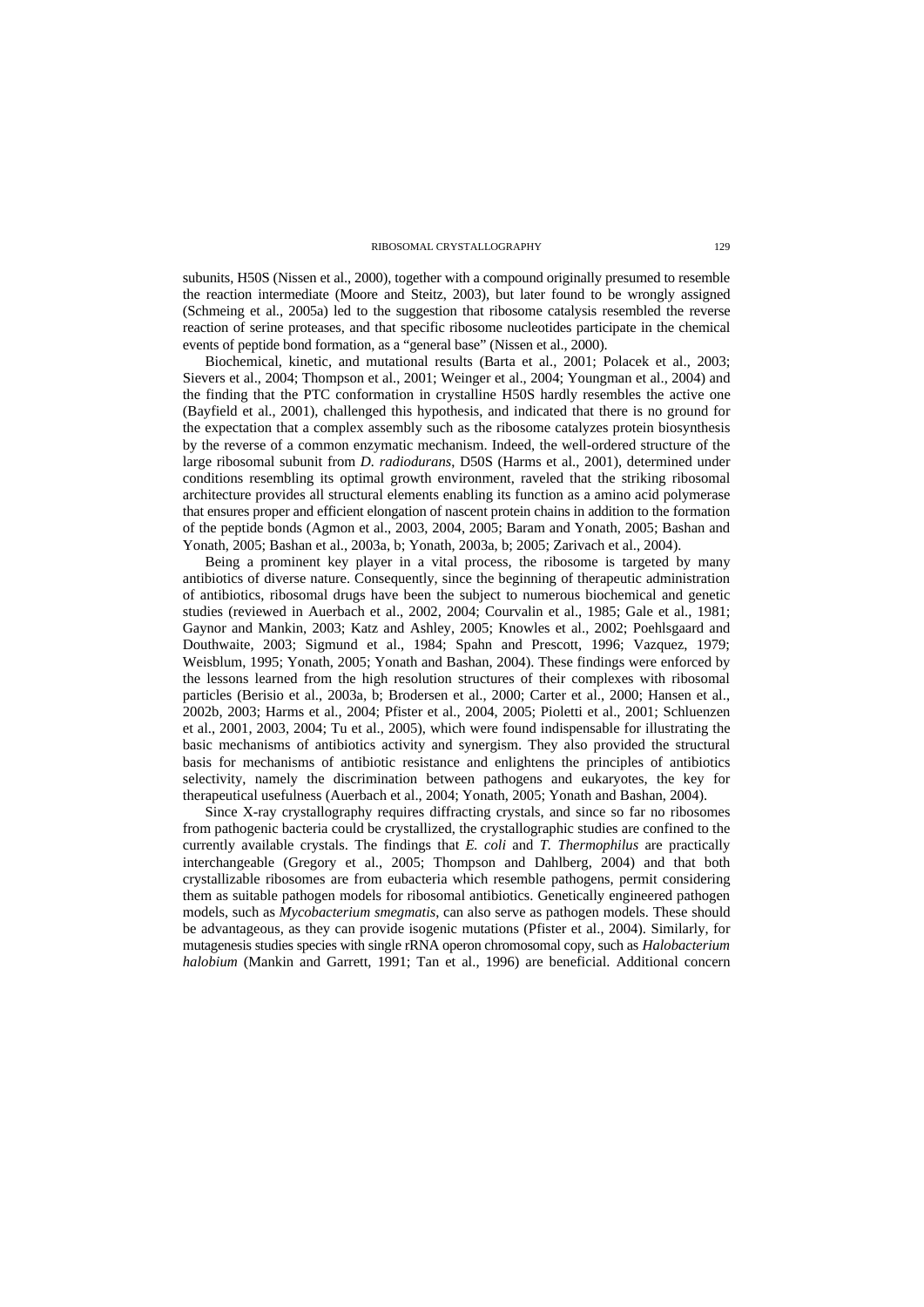relates to the relevance of the crystallographic results. The ability to rationalize biochemical, functional and genetics observations by the crystallographic structures demonstrate the inherent reliability of the crystallographic results. The consistencies of drug locations with biochemical and resistance data, alongside the usage of crystalline complexes obtained at clinically relevant drug concentrations, manifest further the reliability of the crystallographic results. Last, the similarities of the structures of T30S wild type as well as of its complexes with antibiotics, elucidated by two independent laboratories (Brodersen et al., 2000; Carter et al., 2000; Pioletti et al., 2001; Schluenzen et al., 2000; Wimberly et al., 2000), indicate that dissimilarities observed crystallographically reflect genuine variability in drug binding modes.

This article focuses on the ribosomal architectural elements that govern both the positional and the chemical contributions to the catalysis of peptide bond formation, sheds light on the essentiality of accurate substrate placement and portrays the parameters dictating it; points at evolution aspects implicated by the ribosomal symmetry; describes how the first chaperon to be encountered by the nascent chain contributes to the mature protein correct folding; and also points at a possible correlation between peptide bond formation, nascent protein progression, cotranslational folding, and cellular regulation. It also relates the structural findings associated with ribosomal antibiotics action and highlights the unique achievements of these studies as well as their shortcoming. Full coverage of the vast amount of biochemical, structural, and medical knowledge is beyond the scope of this article. Instead, it emphasizes the structural finding associated with antibiotics selectivity and synergism, and describes current issues concerning to the acute problem of resistance to antibiotics.

# **2. Peptide Bond Formation**

# 2.1. SYMMETRY WITHIN THE ASYMMETRIC RIBOSOME

The recently determined three-dimensional structures of ribosomal particles from eubacteria and archaea revealed that the interface surfaces of both subunits are rich in RNA (Figure 1), and localized the PTC in a protein-free environment the middle of the large subunit, thus confirming that the ribosome is a ribozyme. Further analysis, showed that the peptide bond is being formed within a universal sizable symmetrical region (Figure 2), containing ∼180 nucleotides (Agmon et al., 2003, 2004, 2005; Baram and Yonath, 2005; Bashan and Yonath, 2005; Bashan et al., 2003a, b; Yonath, 2003a, b, 2005; Zarivach et al., 2004). The symmetrical region is located in and around the PTC, and its symmetrical axis, which is directed into the protein exit tunnel, passes through the peptidyl transferase center, midway between the RNA features shown to host the 3′ends of the A- and the P- sites tRNA.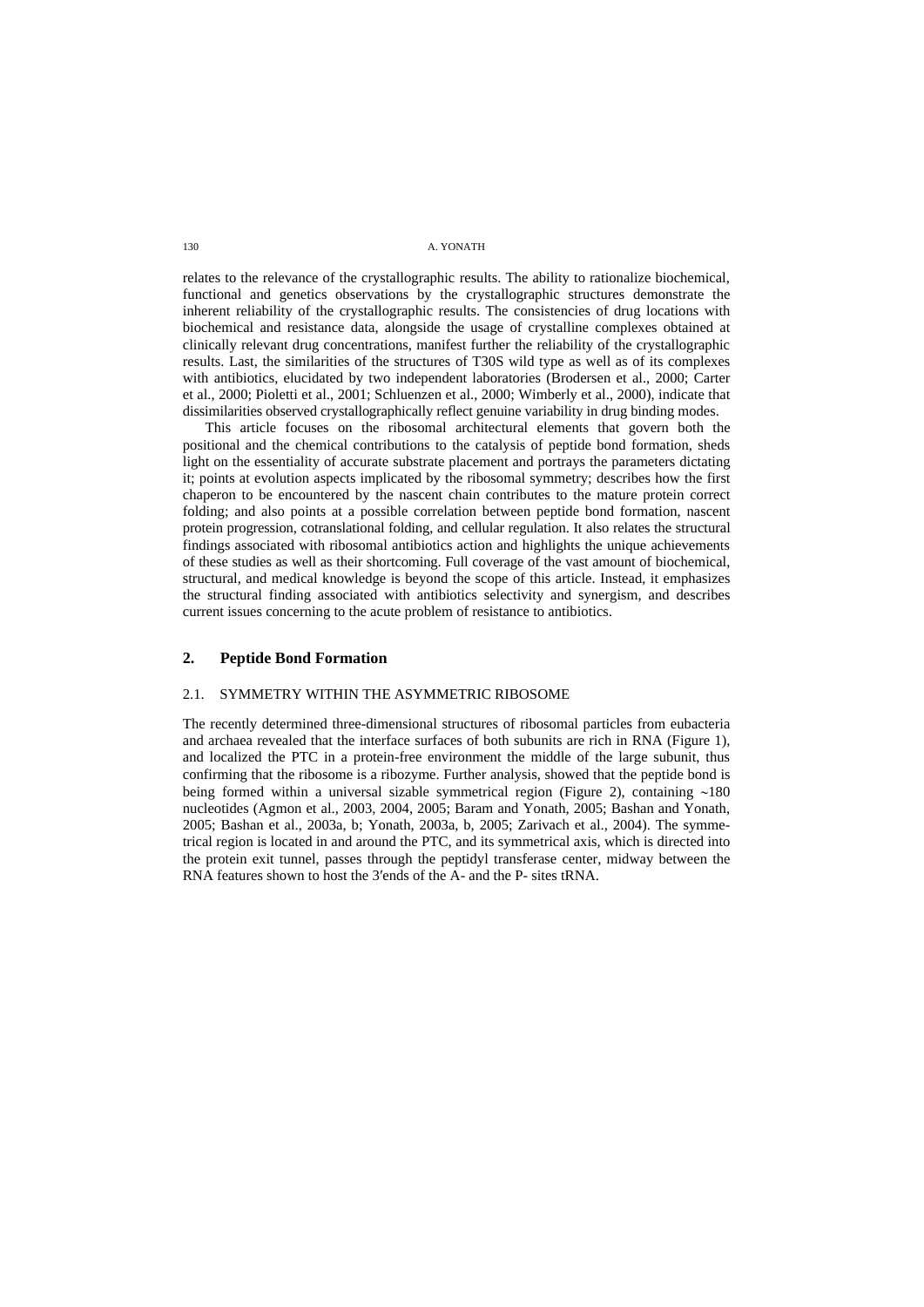

*Figure 1.* The two ribosomal subunits. The small (30S) and the large (50S) ribosomal subunit, from *T. thermophilus* (Schluenzen et al., 2000) and *D. radiodurans* (Harms et al., 2001), respectively, showing their intersubunit interfaces. In both, the ribosomal RNA is shown as *silver ribbons*, and the ribosomal proteins main chains in different colors. A, P, E designate the approximate locations of the A-,P-, and E- tRNA anticodons on the small subunit, and the tRNA beginning of the tRNA acceptor stems (*the red star on the inserted figure*) on the large one. The regions of tRNA interactions with each subunit are shown on the tRNA molecule, *inserted in the middle*. The *red star* indicates the position at which the tRNA acceptor stem meets the large subunit.

Although first identified in D50S, this symmetrical region seems to be a universal ribosomal feature, as it is present in all known structures of the large ribosomal subunit (Figure 2). The symmetrical region extends far beyond the vicinity of the peptide synthesis location and interacts, directly or through its extensions, with all ribosomal functional features that are relevant to the elongation process: the tRNA entrance and exit regions, namely the L7/L12 stalk and the L1 arm, respectively, the peptidyl transferase center, and the bridges connecting the two subunits (Figure 2), among which bridge B2a resides on the PTC cavity and reaches the vicinity of the decoding center in the small subunit (Yusupov et al., 2001). The 3′ends of the A- and the P- tRNAs bind to the PTC, and even the 3′ end of the E-site tRNA contacts the neighborhood of the symmetry region edge in the T70S complex (Yusupov et al., 2001) but not in H50S complexed with a fragment of the E-site tRNA (Schmeing et al., 2003). Hence, the spatial organization of this region and its central location may enable signal transmission between the remote locations on the ribosome (Agmon et al., 2003).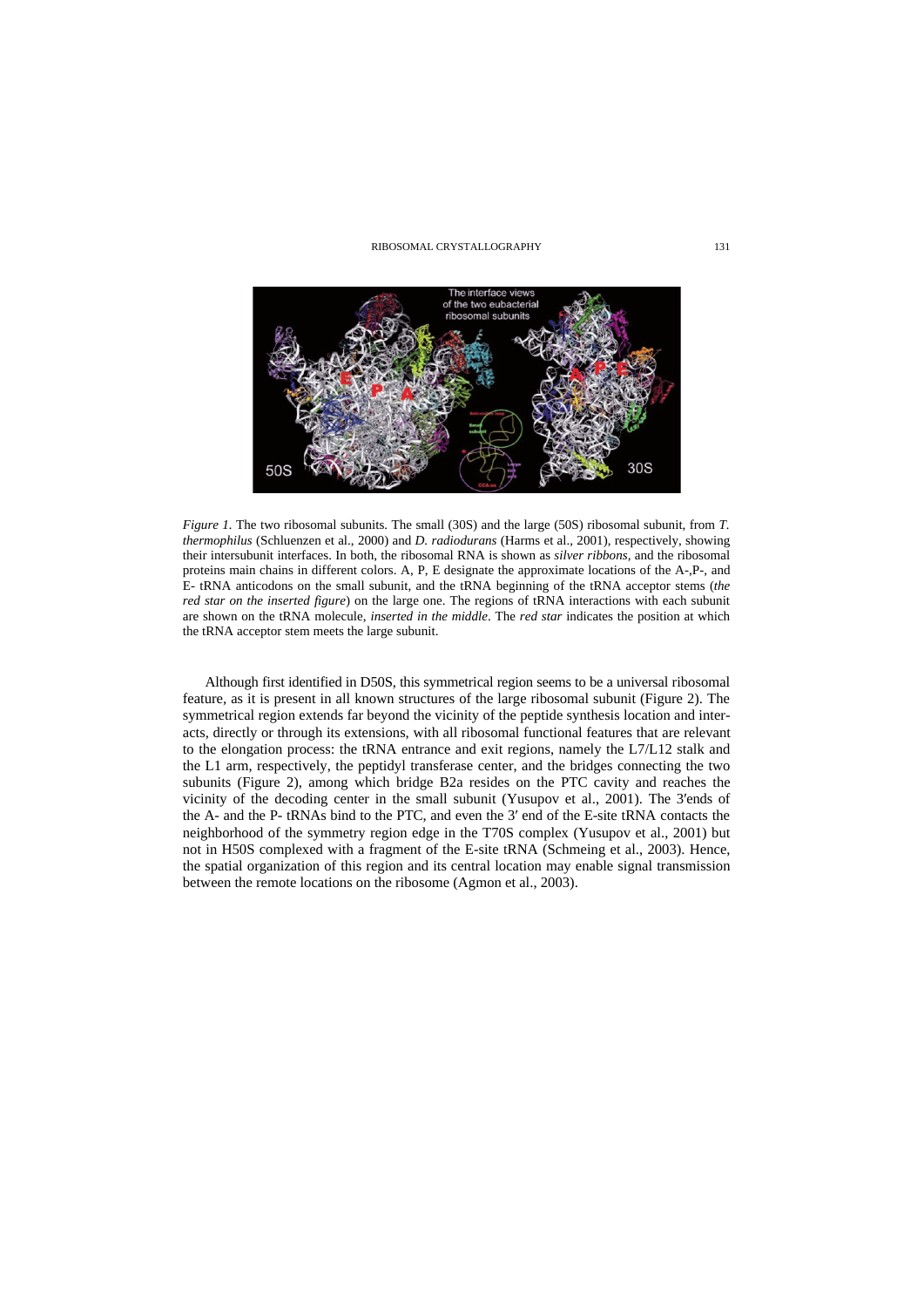

*Figure 2.* The symmetrical region within the large ribosomal subunit.Throughout, the part containing the A-loop (namely the site of A-site tRNA 3′end) is *blue* (called: *A-region*), and the corresponding one, containing the P-site tRNA 3′end, is *green*. Similarly, the A-site tRNA mimic is shown in *blue* and the derived P site tRNA is *green*. The symmetry axis is shown in *red*. (a) Two orthogonal views (*top* and *side, respectively*) of the superposition of the backbone of the symmetrical regions in all known structures: the entire ribosome from T70S (PDB 1GIY), D50S (PDB 1NKW), and H50S (PDB 1JJ2). The symmetry related region within the large subunit (*upper panel*) and the entire ribosome (*bottom left*). The direct extensions of the symmetrical region are shown in *purple*. Ribosomal RNA in shown is *gray* Note that the A-site mimic and the derived P-site are incorporated into the side view. *Middle and bottom*: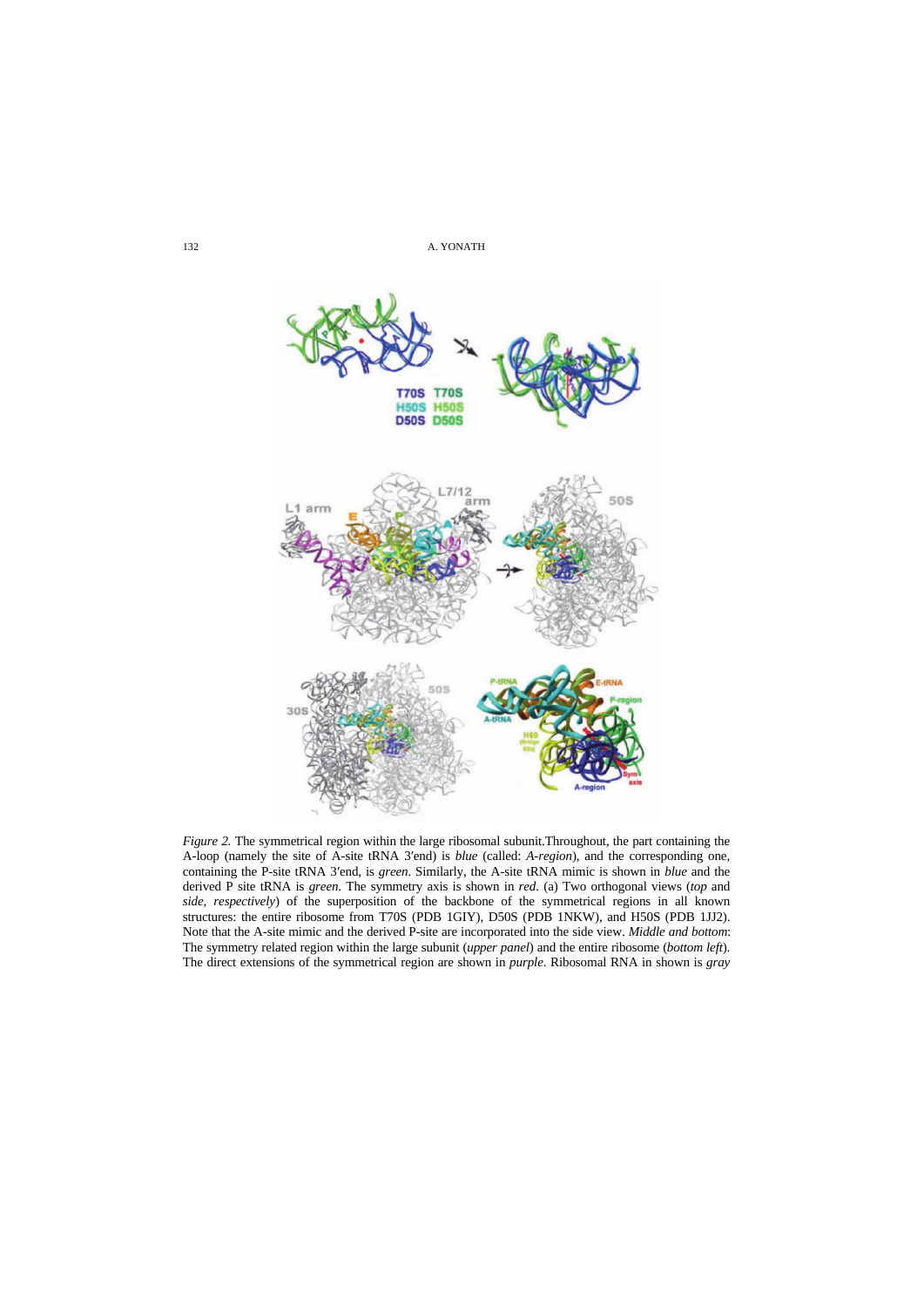# 2.2. THE RIBOSOME IS A POLYMERASE

Located at the bottom of a V-shaped cavity (Figure 3), the PTC is an arched void with dimensions suitable for accommodating the 3′ends of the A- and the P-site tRNAs. Each of the symmetry related subregions contains half of the PTC, namely either the A- or the P-site, and the axis relating them by  $~180^\circ$  rotation, is located in the middle of the PTC, midway between the two tRNA binding sites. In a complex of D50S with a 35-nucleotides oligomers mimicking the aminoacylated-tRNA acceptor stem, called ASM (Figure 3), the bond connecting the 3′end with the acceptor stem was found to roughly coincide with the symmetry axis (Bashan et al., 2003a), suggesting that tRNA  $A \rightarrow P$ -site passage is a combination of two independent, albeit synchronized motions: a sideways shift of most of the tRNA molecules, performed as a part of the overall mRNA/tRNA translocation, and a rotatory motion of the tRNA 3′end within the PTC. The path provided by the rotatory motion is confined by the PTC rear wall and by two nucleotides that bulge from the front wall into the PTC center.

Simulation of the rotatory motion (Figure 3) revealed that it is navigated and guided by striking architectural design of the PTC, and that it terminates in a stereochemistry appropriate for a nucleophilic attack of the A-site amino acid on the carbonyl carbon of the peptidyl tRNA at the P-site (Agmon et al., 2003, 2005; Bashan et al., 2003a, b). The spatial match between the PTC rear wall and the contour of the tRNA aa-3′end, formed by the rotatory motion, indicates that it provides the template for the translocation path. From the other side of the PTC, two universally conserved nucleotides A2602 and U2585 (*E. coli* nomenclature, throughout), bulge towards the PTC center (Figures 3) and seem to anchor and/or propel the rotatory motion (Agmon et al., 2003, 2004, 2005; Baram and Yonath, 2005; Bashan et al., 2003a, b; Polacek et al., 2003; Zarivach et al., 2004).

Importantly, the derived P-site tRNA 3′end forms all interactions found biochemically (e.g. Bocchetta et al., 1998; Green et al., 1997) and the orientation of the so created peptide bond is adequate for the ribosomal subsequent tasks, including the release of the peptidyltRNA and the entrance of the nascent protein into the exit tunnel. Hence, it appears that the ribosome provides a striking architectural frame, ideal for amino acid polymerization. Thus, the ribosome functions as an enzyme, a ribozyme, responsible not only to peptide bond formation, but also for the successive reactions, namely the creation of polypeptides that can eventually acquire their functional fold (Agmon et al., 2003, 2004, 2005; Bashan et al., 2003a; Zarivach et al., 2004).

*ribbons*. The positions of the docked three tRNA molecules, as seen in the complex of T70S (PDB 1GIY) are also shown, to indicate their relationship to the symmetry related area. The *gold* feature is the intersubunit bridge (B2a) that combines the two ribosomal active sites. An enlarged view of the symmetry-related region is shown in *right bottom corner*. Note the strategic location of H69, which bridges the two subunits, and plays a major role in A-site tRNA accurate placement.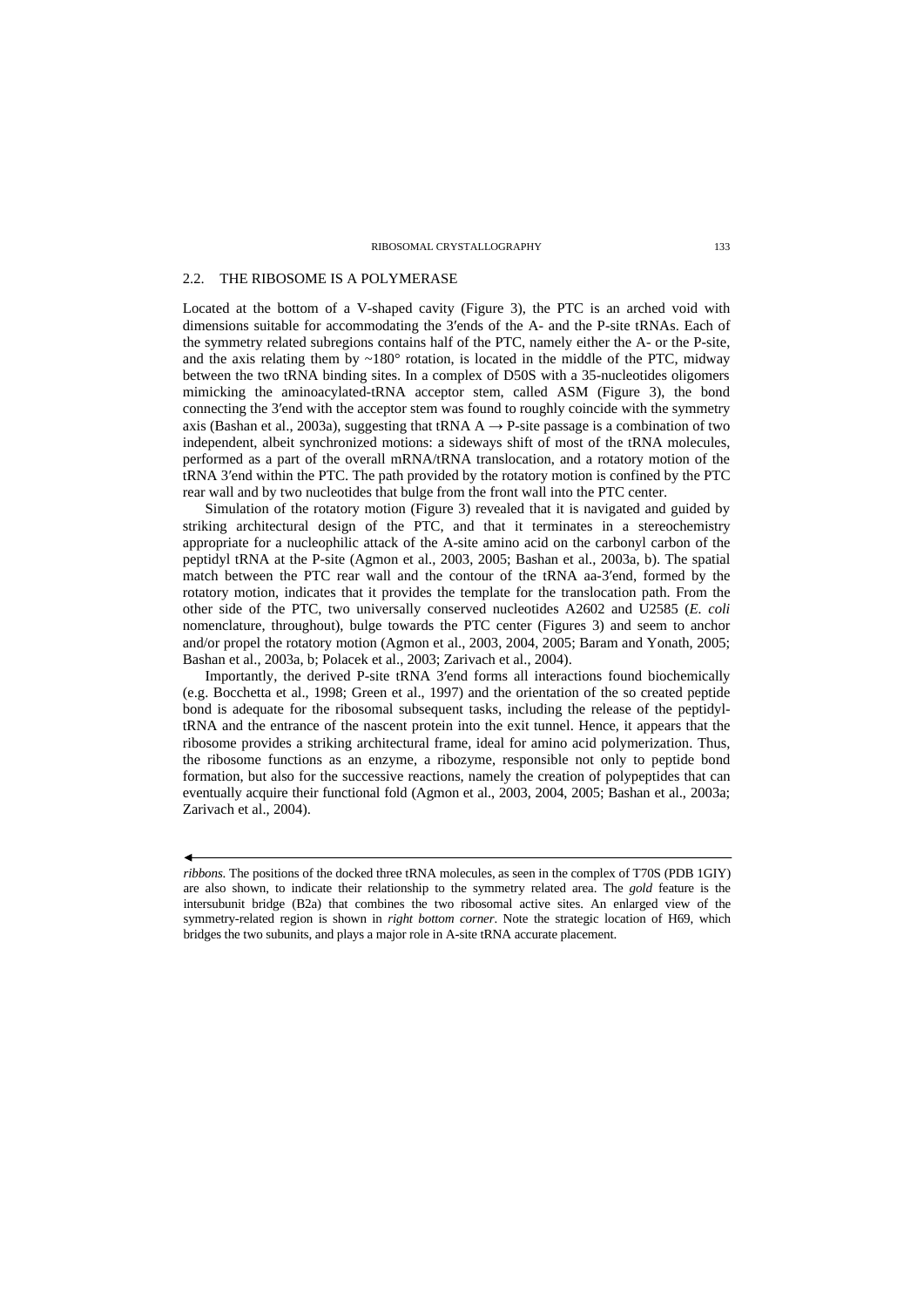

*Figure 3.* The rotatory motion. Throughout, the part containing the A-loop (namely the site of A-site tRNA 3′end) is *blue* (called: *A-region*), and the corresponding one, containing the P-site tRNA 3′end, is *green*. Similarly, the A-site tRNA mimic is shown in *blue* and the derived P-site tRNA is *green*. The symmetry axis is shown in *red*. (a) The PTC pocket, including ASM, an A-site substrate analog, which is represented by atoms in *red*. The *red star* indicates the position at which the tRNA acceptor stem meets the large subunit, as in Figure 1. The RNA components of the PTC pocket are numbered according to *E. coli* nomenclature (also shown in Figure 5) and colored differently. Note the remote interactions positioning the substrate, as well as the universal contributors to the 3′end base pairs (*a single basepair at the A-site, and two in the P-site*). (b) Two orthogonal snapshots (*sideways and from the tunnel into the PTC*) of intermediate stages (*represented by gradual transformation from blue to green*) in the motion of the A-site tRNA CCA from the A- to the P-site. The two front-wall bulged nucleotides are shown in *pink* and *magenta*. The simulation was performed by rotating the ASM aminoacylated 3′end by (10 times 18° each) within D50S PTC, around the bond connecting the ASM 3'end with its acceptor stem, accompanied by a  $2 \text{ Å}$  shift in the direction of the tunnel, as implied by the overall spiral nature of the PTC template. The *blue-green round arrows* show the rotation direction. The ribosomal components belonging to the PTC rear wall, that confine the exact path of the rotatory motion, are shown in *gold*. The two front wall flexible nucleotides, A2602 and U2585, are colored in *magenta* and *pink*, respectively.

### 2.3. SUBSTRATE POSITIONING AND PTC TOLERANCE

Positioning reactants in orientation suitable for chemical reactions is performed by almost all biocatalysts (Jencks, 1969, reissued 1987). Different from enzymes catalyzing a single chemical reactions, such as proteases, and similar to other polymerases, the ribosome provides the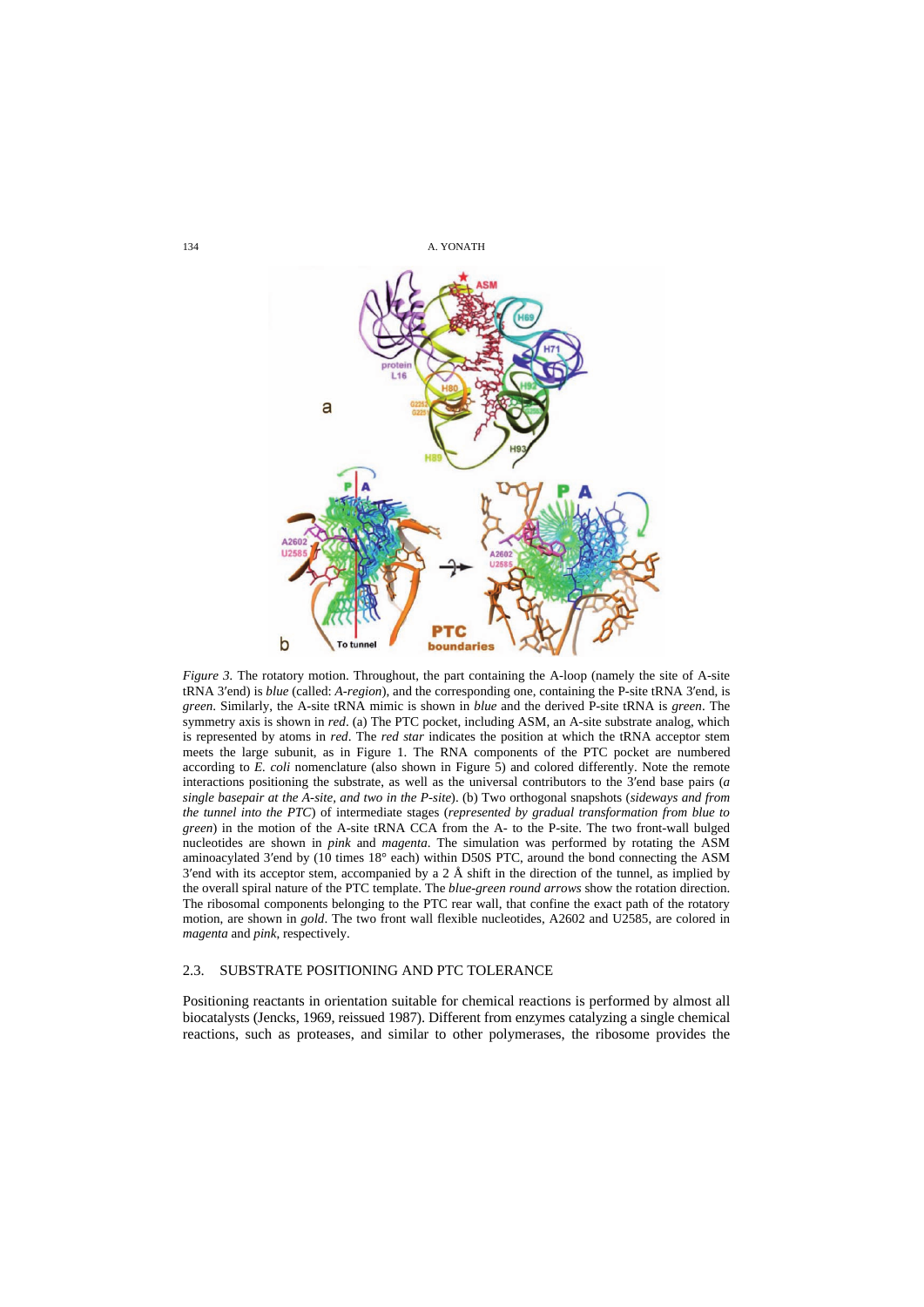means not only for the chemical reaction (peptide bond formation), but also for substrates motions required for the processivity of peptide bond formation, namely for amino acid polymerization. However, a prerequisite for achieving the ribosome contribution is accurate substrate placement (Yonath, 2003a, b).

The universal Watson–Crick base pair between C75 of A- site tRNA terminus and G2553 (Figure 3) (Kim and Green, 1999), and its symmetrical mate at the P-site, namely the base pair between C75 and G2251, exist in all known structures (Bashan et al., 2003a; Hansen et al., 2002a; Nissen et al., 2000; Schmeing et al., 2002; Yusupov et al., 2001). Positioning governed solely by this base pair is sufficient for entropy driven peptide -bond formation (Gregory and Dahlberg, 2004; Sievers et al., 2004). However, it may not suffice for allowing smooth amino acid polymerization, as shown by the correlation found between the rates of peptide bond formation and the substrate type. Thus, compared to the reaction rate with full size tRNAs, when using the minimal substrate puromycin, such as the "fragment reaction" reactants, the peptide bond is being formed at significantly reduced rates (Moore and Steitz, 2003). Consistently, the locations and orientations of all "fragment reaction" reactants in ribosomal crystals indicate a need to undergo repositioning and/or rearrangements in order to participate in peptide bond formation (Moore and Steitz, 2003; Yonath, 2003b). This timeconsuming process can be responsible to the slowness of the "fragment reaction". These observations indicate that the A-site base pairing is not sufficient for accurate tRNA placement, essential for performing the rotatory motion. As the main structural difference between fragment reaction reactants and full-size tRNA is the substrates relative sizes, it appears that accurate positioning is achieved by remote interactions of the A-site tRNA acceptor stem with the upper part of the PTC cavity (Agmon et al., 2003; Yonath, 2003a, b).

Remote interactions cannot be formed by substrate analogs that are too short to reach the PTC cavity upper part, as "fragment reaction" participants, or when helix H69, the remote interactions mate at the PTC upper end (Figures 2 and 3) is disordered, as in H50S structure (Ban et al., 2000; Nissen et al., 2000). It appears, therefore, that the CCA base pairing contributes to the overall positioning of the 3<sup>'</sup>end of the aminoacylated tRNA, whereas the efficiency of peptide bond formation depends on the tRNA remote interactions. The rotatory motion guides the A-site tRNA to land at the P-site in an orientation appropriate for the creation of the two basepairs. This double basepair seem to stabilize the orientation of P-site tRNA at the conformation essential for the P-site tRNA catalytic role in peptide bond formation (Dorner et al., 2002; Weinger et al., 2004). Hence, the rotatory motion not only leads to a configuration suitable for peptide bond formation (Agmon et al., 2003; Bashan et al., 2003a), it also places the reactants at a distance reachable by the O2' of the P- site tRNA A76.

Remote placement of the A-site 3′end of the tRNA seems to be designed to tolerate variability in PTC binding, as it is required to comply with the ability of the ribosome to accommodate all of the amino acids, to allow for the rotatory motion, and to undergo induced fit of compounds that mimic the real substrate only partially (Schmeing,et al., 2005b). It appears therefore that the tRNA size and shape and the overall ribosome architecture determines the position of the tRNA molecules and the universal base pairs, described above, establish the approximate inclination of the A-site tRNA 3′end, and facilitates P-site meditated catalysis. Accurate A-site tRNA alignment, however, is governed by its remote interactions, and since such placement is the prerequisite for the processivity of protein biosynthesis, it appears that the role played by the remote interactions supersedes all others. This conclusion is supported by the finding that in the absence of these interactions, similar, albeit distinctly different, binding modes are formed, which contrary to substrate orientation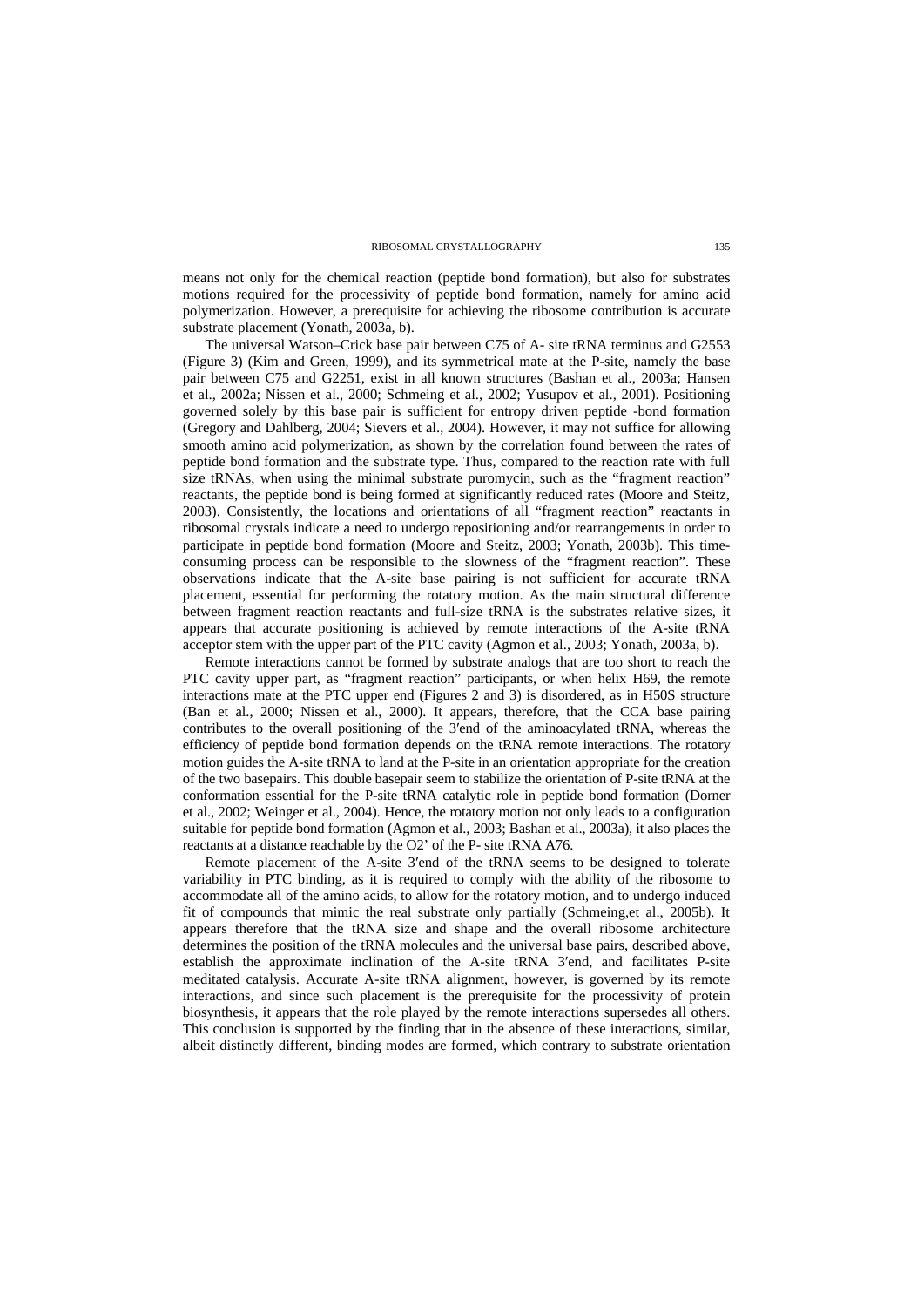dictated by remote interactions, leads to optimal stereochemistry for the formation of a peptide bond. Hence, binding independent of remote directionality leads to various orientations, each requiring conformational rearrangements to participate in formation of a peptide bond (Moore and Steitz, 2003).

In short, by identifying the linkage between the universal ribosomal symmetry and the substrate binding mode, the integrated ribosomal machinery for peptide bond formation, amino acid polymerization, and translocation within the PTC, was revealed (Agmon et al., 2003; Bashan et al., 2003a). This machinery is consistent with results of biochemical and kinetic studies (Gregory and Dahlberg, 2004; Nierhaus et al., 1980; Sievers et al., 2004; Youngman et al., 2004), proposing that positioning of the reactive groups is the critical factor for the catalysis of intact tRNA substrates, and does not exclude assistance from ribosomal or substrate moieties. Hence, by offering the frame for correct substrate positioning, as well as for catalytic contribution of the P-site tRNA 2'-hydroxyl group, as suggested previously (Dorner et al., 2002; Weinger et al., 2004), the ribosomal architectural-frame governs the positional requirements, and provides the means for substrate mediated chemical catalysis.

### 2.4. PTC MOBILITY AND ANTIBIOTICS SYNERGISM

The two universally conserved nucleotides A2602 and U2585 that bulge towards the PTC center (Figures 3B and C) and do not obey the symmetry, are extremely flexible. In D50S A2602 is placed beneath A73 of A-site tRNA, within contact distance throughout the course of the rotation. Similarly, U2585, situated under A2602 and closer to the tunnel entrance, is located within a contact distance to bound amino acid throughout the A- to P-site motion. Nucleotide A2602 exhibits a large variety of conformations in different complexes of the large subunit (Agmon et al., 2003; Bashan et al., 2003a). A2602 is involved in several tasks other than peptide bond formation, such as nascent peptide release (Polacek et al., 2003) and anchoring tRNA A- to P-site passage (Agmon et al., 2003, 2005; Bashan et al., 2003a, b; Zarivach et al., 2004).

Sparsomycin, which target A2602 (Bashan et al., 2003a; Hansen et al., 2003; Porse et al., 1999), is a potent universal antibiotics agent, hence less useful as anti-infective drug. Comparisons between sparsomycin binding sites in D50S (Bashan et al., 2003a) and H50S (Hansen et al., 2003) indicated the correlation between antibiotics binding mode and the ribosomal functional-state. By binding to non-occupied large ribosomal subunits, sparsomycin stacks to A2602 and causes striking conformational alterations in the entire PTC, which should influence the positioning of the tRNA in the A-site, thus explaining why sparsomycin was considered to be an A-site inhibitor, although it does not interfere with A-site substrates (Goldberg and Mitsugi, 1966; Monro et al., 1969; Porse et al., 1999). Within D50S, sparsomycin faces the P-site. Hence, it can also enhance nonproductive tRNA-binding (Monro et al., 1969). Conversely, when sparsomycin enters the large subunit simultaneously with a P-site substrate or substrate-analog, it can cause only a modest conformation alteration of A2602, and because the P-site is occupied by the P-site substrate, sparsomycin stacking to A2602 appears to face the A-site (Hansen et al., 2003).

The base of U2585 undergoes a substantial conformational alteration in a complex of D50S with Synercid – a synergetic antibiotic agent, of which one part binds to the PTC and the other blocks the protein exit tunnel (Agmon et al., 2004; Harms et al., 2004). This recently approved injectable drug with excellent synergistic activity, is a member of the streptogramins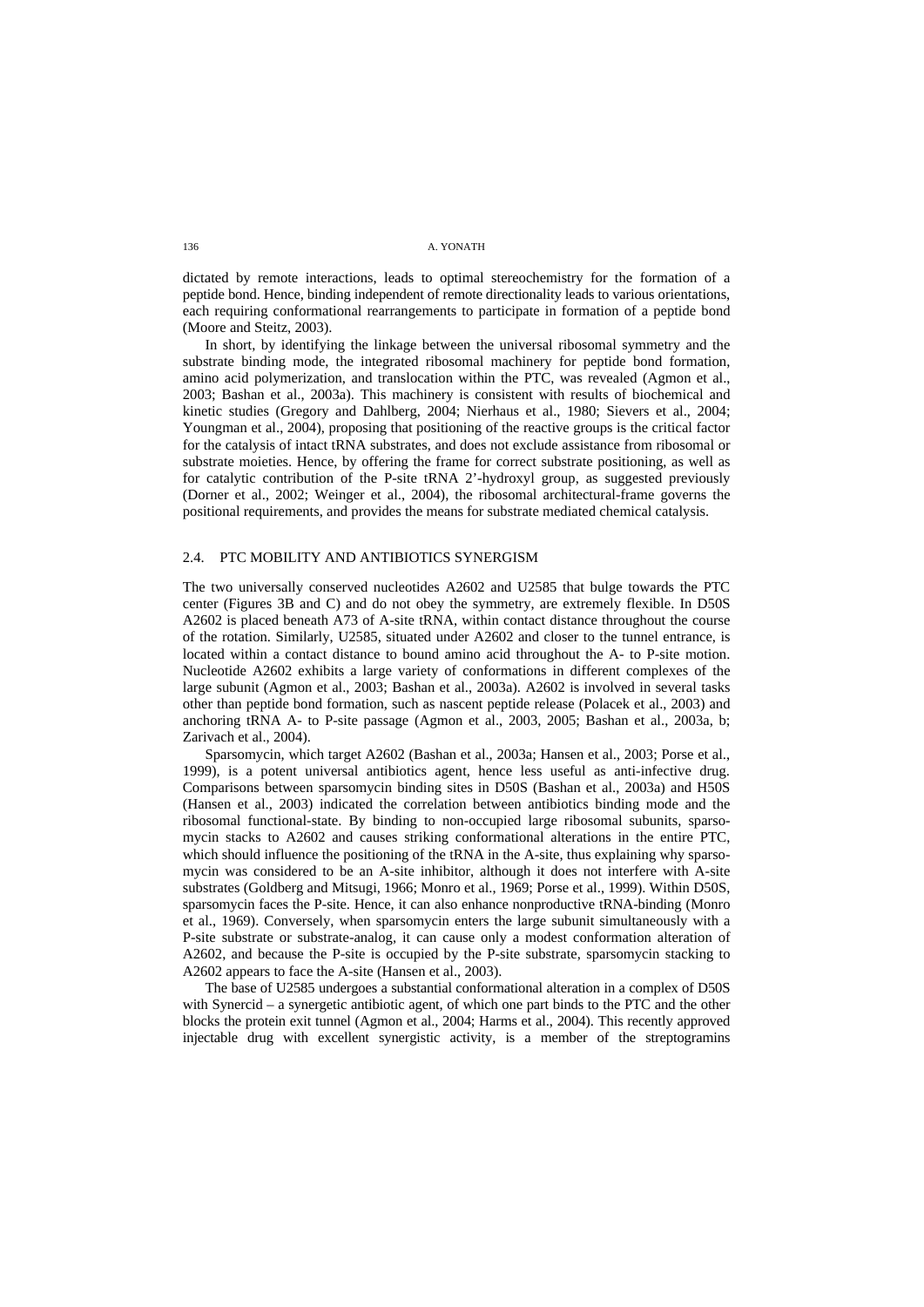antimicrobial drug family in which each drug consists of two synergistic components (SA and SB), capable of cooperative converting weak bacteriostatic effects into lethal bactericidal activity.

In crystals of D50S-Synercid complex, obtained at clinically relevant concentrations, the SA component, dalfopristin, binds to the PTC and induces remarkable conformational alterations; including a flip of 180° of U2585 base hence paralyze its ability to anchor the rotatory motion and to direct the nascent protein into the exit tunnel (Agmon et al., 2004). As the motions of U2585 are of utmost importance to cell vitality, it is likely that the pressure for maintaining the processivity of protein biosynthesis will attempt recovering the correct positioning of U2585, by expelling or relocating dalfopristin, consistent with dalfopristin low antibacterial effect. The SB component of Synercid, quinupristin, is a macrolide that binds to the common macrolide-binding pocket (Auerbach et al., 2004; Schluenzen et al., 2001). Due to its bulkiness, quinupristin is slightly inclined within the tunnel, and consequently does not block it efficiently (Agmon et al., 2004; Harms et al., 2004), thus rationalizing its reduced antibacterial effects compared to erythromycin.

Since within the large ribosomal subunit both Synercid components interact with each other, the nonproductive flipped positioning of U2585 is stabilized, and the way out of dalfopristin is blocked. Hence, the antimicrobial activity of Synercid is greatly enhanced. Thus, the two components of this synergetic drug act in two radically different fashions. Quinupristin, the SB component, takes a passive role in blocking the tunnel, whereas dalfopristin, the SA component, plays a more dynamic role by hindering the motion of a vital nucleotide at the active site, U2585. It is conceivable that such mode of action consumes higher amounts of material, compared to the static tunnel blockage, explaining the peculiar composition of 7:3 dalfopristin/quinupristin in the optimized commercial Synercid, although the crystal structure of the complex D50S-Synercid indicates binding of stoichiometric amounts of both components.

The mild streptogramins reaction on eukaryotes may be linked to the disparity between the 180° flip of U2585 in D50S (Harms et al., 2004) and the mild conformational alterations of U2585 imposed by the SA compounds on eukaryotic or archaeal ribosome, as seen in the complex of H50S with Virginiamycin-M, a streptograminA component (Hansen et al., 2002b). This significant difference in binding modes to eubacterial vs. archaeal ribosomes appears to reflect the structural diversity of PTC conformations (Harms et al., 2001; Yonath, 2002; Yusupov et al., 2001), consistent with the inability of H50S PTC to bind the peptide bond formation blocker clindamycin, as well as the A-site tRNA competitor chloramphenicol (Mankin and Garrett, 1991).

### **3. On Ribosome Evolution**

The entire symmetrical region is highly conserved, consistent with its vital function. Sampling 930 different species from three phylogenetic domains (Cannone et al., 2002) shows that 36% of all of *E. coli* 23S RNA nucleotides, excluding the symmetrical region, are "frequent" (namely, found in > 95% of the sequences), whereas 98% of the symmetrical region nucleotides are categorized as such. The level of conservation increases in the innermost shell of the symmetry related region. Thus, among the 27 nucleotides lying within 10 Å distance from the symmetry axis, 75% are highly conserved, among these seven are absolutely conserved.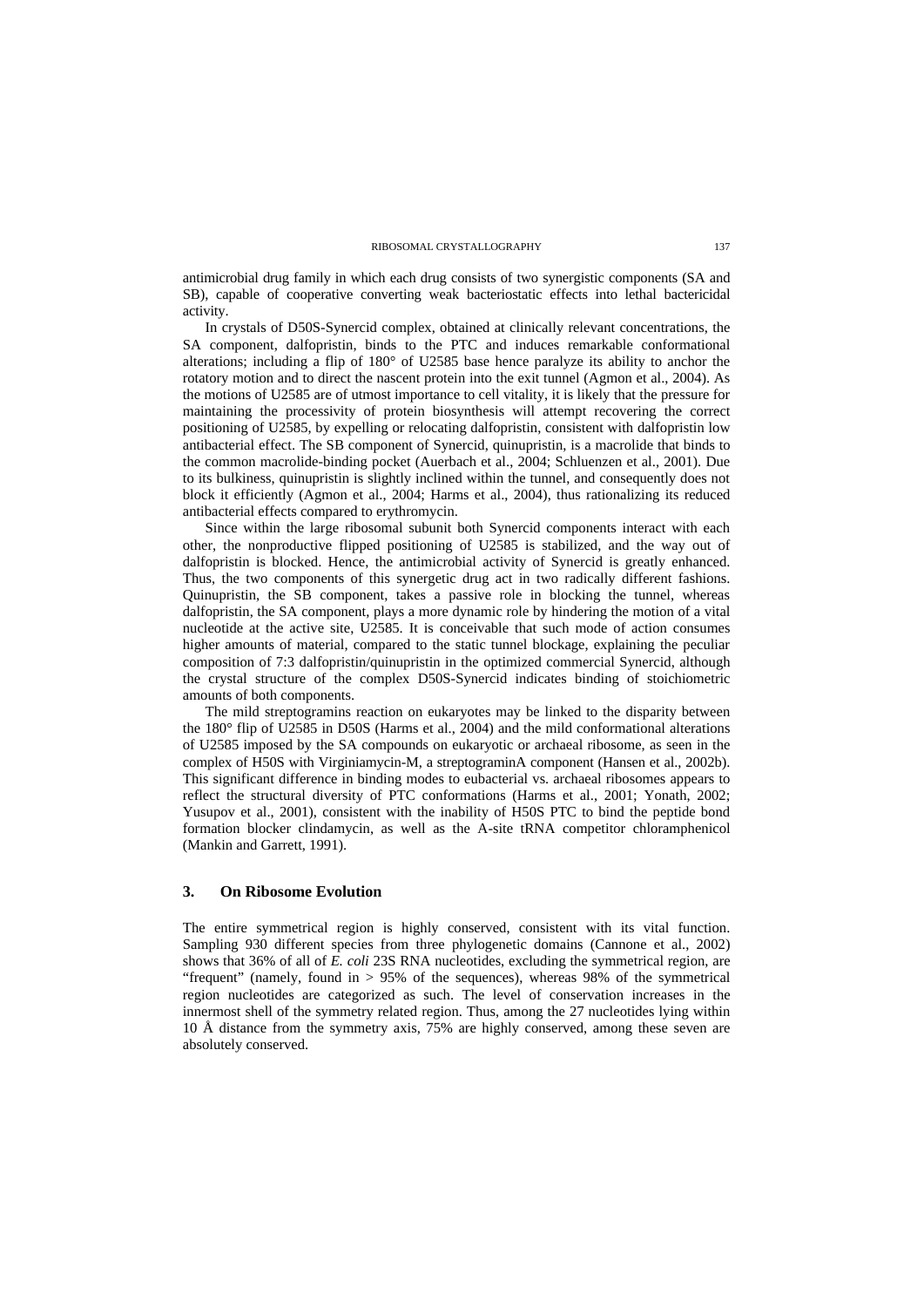The universality of the symmetrical region hints that the ribosomal active site evolved by gene fusion of two separate domains of similar structures, each hosting half of the catalytic activity. Importantly, whereas the ribosomal internal symmetry relates nucleotide orientations and RNA backbone fold (Figure 2), there is no sequence identity between related nucleotides in the A- and the P-regions. The preservation of the three-dimensional structure of the two halves of the ribosomal frame regardless of the sequence demonstrates the rigorous requirements of accurate substrate positioning in stereochemistry supporting peptide bond formation.

Similarly, protein L16, the only ribosomal protein contributing to tRNA positioning (Agmon et al., 2003; Bashan et al., 2003a), displays conserved tertiary structure alongside diverged primary sequence. Consistently, results of recent experiments addressing the functional conservations of the ribosome, show that the translational factor function and subunit–subunit interactions are conserved in two phylogenetically distant species, *E. coli* and T. thermophilus, despite the extreme and highly divergent environments to which these species have adapted (Thompson and Dahlberg, 2004). Similarly, mutations in *T. thermophilus* 16S and 23S rRNAs, within the decoding site and the PTC, produced phenotypes that are largely identical to their mates in mesophilic organisms (Gregory et al., 2005).

The contribution of protein L2 to the ribosomal polymerase activity may also shed some light on ribosome evolution. Protein L2 is the only protein interacting with both the A- and the P-regions (Agmon et al., 2005), and between its two residues involved in these interactions, one (229) was shown to be essential for the elongation of the nascent chain (Cooperman et al., 1995). It appears, therefore, that the main function of L2 is to provide stabilization to the PTC while elongation takes place. Stabilization of the ribosomal frame is mandatory for maintaining accurate substrate positioning, which, in turn, is required for enabling the rotatory motion, but is irrelevant to single peptide bond formation (Yonath, 2003b). This finding is consistent with the assumption that the ancient ribosome was made only from RNA and that the proteins were added later, in order to increase its fidelity and efficiency.

Involvement in maintaining the symmetry region architecture, and consequently in peptidyl transferase activity can also be attributed to protein L36. This small Zn containing protein is situated in the middle of four parallel helixes and seems to stabilize their overall conformation. Two of these helixes are part of the symmetry related region and two are the nonsymmetrical extensions of the PTC main components. Furthermore, at its location, L36 interactions can also connect these helixes with the elongation factors binding sites. Hence, in addition to stabilizing the conformation of the symmetry related region, it may also be involved in transmitting information about factor binding. The possible availability of alternative route for signaling and/or alternative means for conformation preservation, may account for the absence of L36 in some species, such as *H. marismortui.*

# **4. The Ribosomal Tunnel**

### 4.1. ELONGATION ARREST AND TUNNEL MOBILITY

Nascent proteins emerge out of the ribosome through an exit tunnel, a universal feature of the large ribosomal subunit first seen in the mid-eighties (Milligan and Unwin, 1986; Yonath et al., 1987). This tunnel is adjacent to the PTC and its opening is located at the other end of the subunit (Figure 4). Lined primarily by ribosomal RNA, this tunnel is rather kinked, has a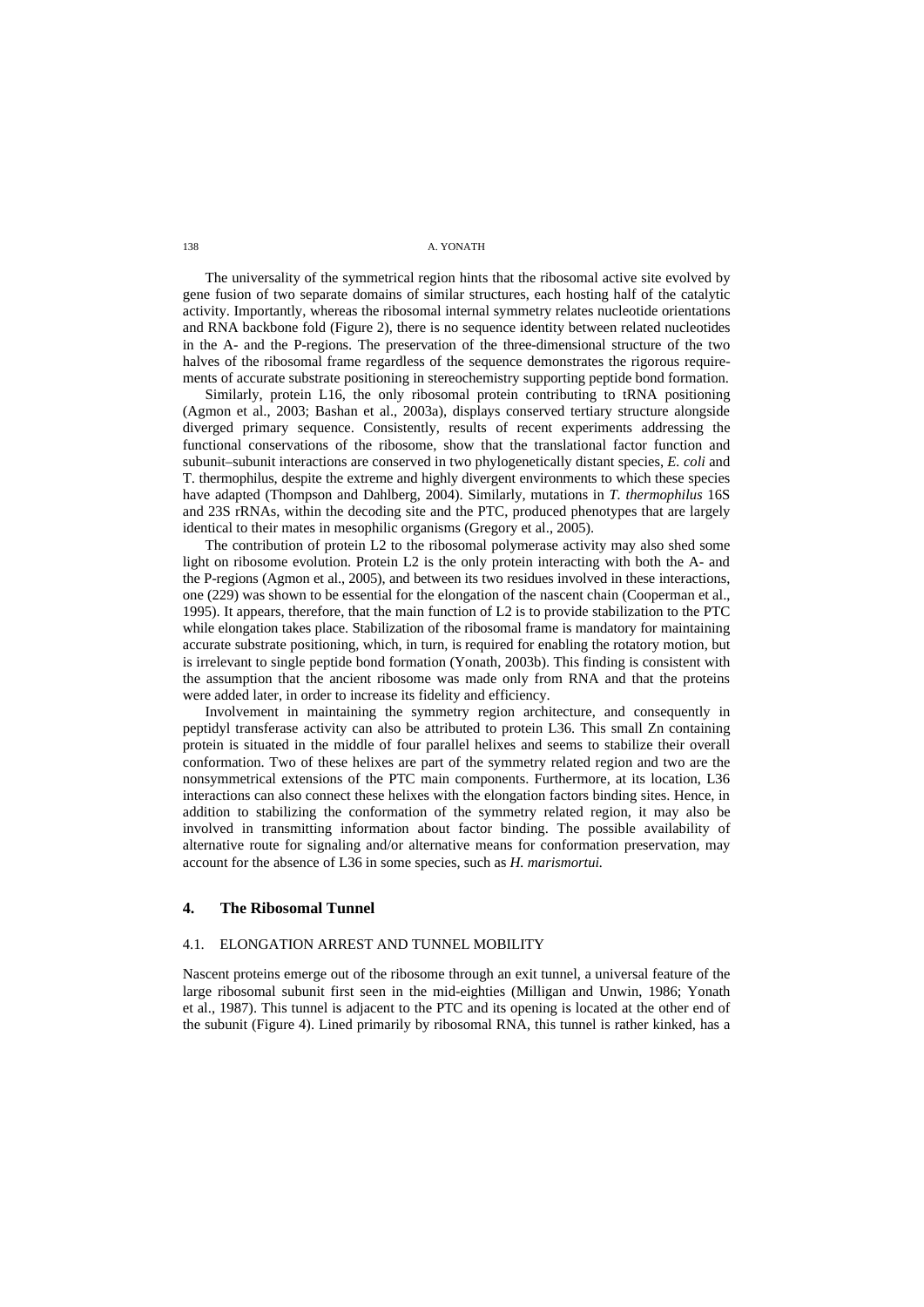nonuniform diameter, and contains grooves and cavities (Ban et al., 2000; Harms et al., 2001). Among the few r-proteins reaching its wall, the tips of extended loops of proteins L4 and L22 create an internal constriction.



*Figure 4.* The ribosome tunnel. (**A**) A section through D50S (*in light purple*) with docked A- and Psites tRNA and modeled polyalanine nascent chain (*yellow*). The approximate positions of the PTC (*P*), the hydrophobic crevice (*C*), and the macrolide pocket (*m*) are marked. The main chains of proteins L4 and L22 are shown in *red* and *cyan*, respectively. (**B**) The hydrophobic crevice (*C*), in relation to the PTC, the macrolide-binding site, represented by erythromycin (ERY), to the tunnel constriction composed of the tips of the elongated loops of proteins L4 and L22, and to the possible pat of the nascent chain (*modeled as polyalanine and shown in green*), Rapamycin binding mode is shown in *gold*. (**C**) A view parallel to the tunnel long axis (*rRNA in olive green*) with a modeled nascent chain (*blue*). The tip of the ribosomal protein L22 beta-hairpin at its native and swung (L22S) conformations, the latter induced by troleandomycin (*T, in gold*) binding, are shown in *cyan* and *magenta*, respectively. The modeled polypeptide chain (*blue*) represents a nascent protein with the sequence motif known to cause SecM (secretion monitor) elongation arrest. This motif is located about 150 residues from the N-terminus and has the sequence XXXWXXXXXXXXXXP, where X is any amino acid and P (proline) is the last amino acid to be incorporated into the nascent chain (based on Nakatogawa and Ito, 2002). The positions of two key residues for nascent protein arrest, proline and tryptophane, are highlighted in *red*, to indicate the stunning correlation between its position and that of troleandomycin (*T, in gold*). The specific proline of SecM that is required for the arrest when incorporated into the protein at the PTC is the top amino acid of the modeled nascent chain is designated by P. The shaded area designates the region where mutants bypassing the arrest were depicted (Nakatogawa and Ito, 2002). (**D**) A side view of the structure of trigger factor in complex with D50S (*represented by purple-brown RNA backbone and purple-pink ribosomal proteins*). The bound trigger factor binding domain is shown in *orange*, and a modeled polypeptide chain in *cyan*. Ribosomal proteins L29 and L23 are highlighted in *magenta* and *blue*, respectively. Note the elongated loop of L23, a unique eubacterial feature, which reaches the interior of the tunnel, to a location allowing its interaction with the emerging nascent chain.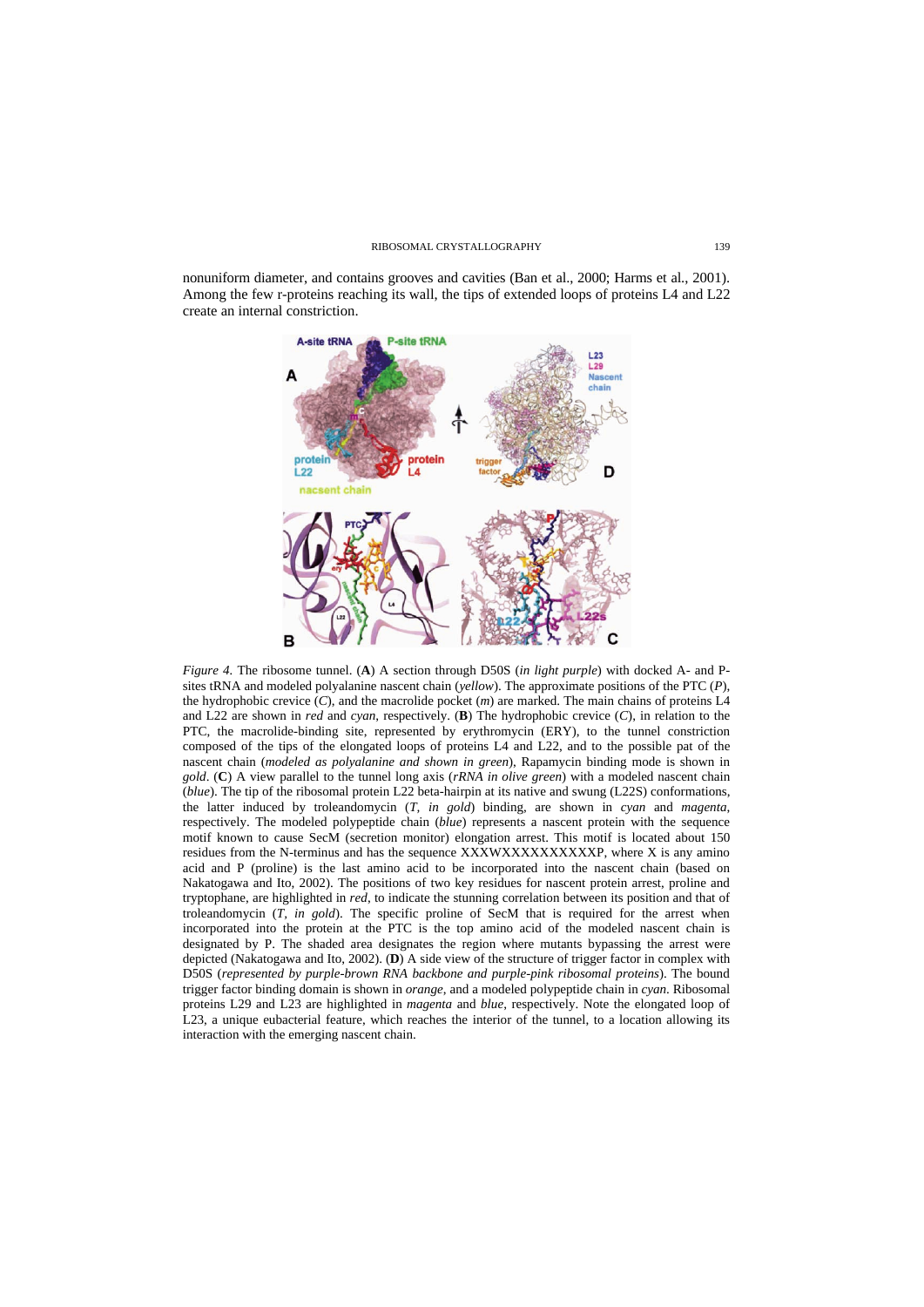Five years ago, when first observed at high resolution in H50S crystal structure, this tunnel was assumed to be a firmly built passive and inert conduit for nascent chains (Ban et al., 2000; Nissen et al., 2000). However, biochemical results, accumulated during the last decade, indicate that the tunnel plays an active role in sequence-specific gating of nascent chains and in responding to cellular signals (Etchells and Hartl, 2004; Gong and Yanofsky, 2002; Johnson, 2005; Nakatogawa and Ito, 2002; Stroud and Walter, 1999; Tenson and Ehrenberg, 2002; Walter and Johnson, 1994; White and von Heijne, 2004; Woolhead et al., 2004). Furthermore, cotranslational folding of nascent polypeptides into secondary structures while still within the ribosomal tunnel has been detected in several cases (e.g. Eisenstein et al., 1994; Hardesty et al., 1995; Woolhead et al., 2004). Such initial folding events within the ribosomal tunnel seem to serve signaling between the cell and the protein-biosynthetic machinery (Johnson, 2005) rather than as segments of the correct fold of the mature protein.

Consistently, the crystal structures of complexes of the large ribosomal subunit from the eubacterium *D. radiodurans,* D50S, revealed a crevice adjacent to the tunnel that can be exploited for initial folding (Figure 4B) (Amit et al., 2005) and indicated that the tunnel has the capability to oscillate between conformations (Figure 4C), and that these alterations could be correlated with nascent protein sequence discrimination and gating (Bashan et al., 2003b; Berisio et al., 2003a), as well as with its trafficking into its chaperone-folding cradle (Baram and Yonath, 2005; Baram et al., 2005). Analysis of these structures also shows that at its entrance, the tunnel diameter may limit the passage of highly folded polypeptides. Furthermore, in specific cases, likely to be connected with nascent chain-tunnel interactions, the tunnel entrance properties accompanied by the incorporation of rigid residues, such as proline, may hamper the progression of protein sequences known to arrest elongation (Gong and Yanofsky, 2002; Nakatogawa and Ito, 2002).

So far most of the tunnel functional roles have been attributed to mobile extended loops of ribosomal proteins that penetrate its walls, which are primarily made of ribosomal RNA. Examples are the tips of extended loops of proteins L22 and L23 that seem to provide communication routes for signaling between the ribosome and the cell, as their other ends are located on the solvent side of the ribosome, in the proximity of the tunnel opening (Baram and Yonath, 2005; Berisio et al., 2003a; Harms et al., 2001). Furthermore, the beta-hairpin tip of L22 can swing across the tunnel around its accurately placed hinge (Figure 4C), and gate the tunnel. This motion appears to provide a general mechanism for elongation arrests triggered by specific cellular conditions, since the interacting nucleotides with the swung L22 hairpin tip are identical to those identified in mutations bypassing tunnel arrest (Agmon et al., 2003; Bashan et al., 2003b; Berisio et al., 2003a). Thus, this elongated ribosomal protein (Harms et al., 2001; Unge et al., 1998) that stretches along the large subunit may not only contribute to the dynamics associated with tunnel arrest, but also participate in signal transmission between the cell and the ribosomal interior.

# 4.2. INTRA-RIBOSOME CHAPERON ACTIVITY?

The crystal structure is a complex of the large ribosomal subunit from *D. radiodurans*, co-crystallized with rapamycin, a polyketide with no inhibitory activity, revealed that rapamycin binds to a crevice located at the boundaries of the nascent protein exit tunnel, opposite to the macrolide pocket (see below and Figures 4A and B). Being adjacent to the ribosome tunnel, but not obstructing the path of nascent chains at extended conformation, this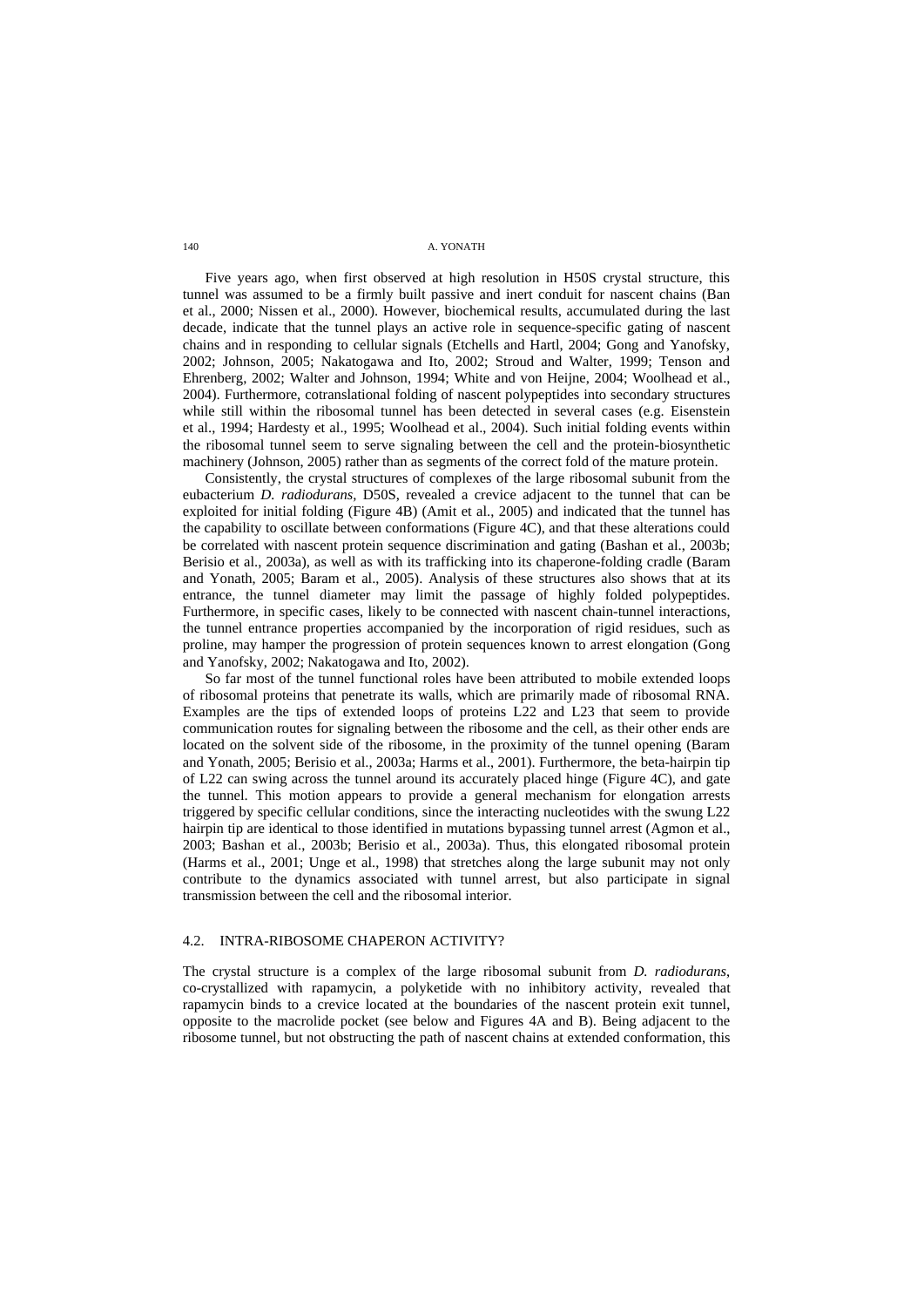crevice may provide the site for local cotranslational folding of nascent chains (Amit et al., 2005). The size of this crevice is suitable for accommodating small secondary structural elements, and therefore may provide nascent chains a site for adopting a particular fold at the early stage of tunnel passage, consistent with a large range of biochemical evidence, obtained mainly for transmembrane proteins, implicating cotranslational folding (Etchells and Hartl, 2004; Johnson, 2005; Stroud and Walter, 1999; Tenson and Ehrenberg, 2002; Walter and Johnson, 1994; White and von Heijne, 2004; Woolhead et al., 2004).

Similar to rapamycin, transmembrane protein segments are highly hydrophobic, and therefore may be accommodated within the crevice. Hence, this crevice may provide the space as well as the hydrophobic patch that might act as an inner-tunnel chaperone, consistent with findings interpreted as nascent chain folding near the PTC, which was proposed to correlate with sequential closing and opening of the translocon at the ER membrane (Woolhead et al., 2004). Hence the detection of the crevice confirms that the tunnel possesses specific binding properties, and suggests that this crevice plays a role in regulating nascent protein progression, thus acting as an intra-ribosome chaperon.

The cotranslational folding may be only transient, until messages are transmitted to other cell components (e.g. the translocon pore) (Etchells and Hartl, 2004; Woolhead et al., 2004). Alternatively, it is conceivable that once small nucleation centers are formed, they may progress through the tunnel by temporary expansions of the tunnel diameter, as observed recently for translation-arrested ribosomes (Gilbert et al., 2004). Cotranslational folding is frequently observed for eukaryotic membrane proteins. These may possess a comparable crevice, as a similar feature could be identified also in the archaeal H50S. However, although existence of a crevice is postulated in ribosomes from all kingdoms of life, this does not imply structural identity, since phylogenetic diversity should play a considerable role in its detailed structure, as found at the macrolide-binding pocket (Auerbach et al., 2004; Baram and Yonath, 2005; Pfister et al., 2004; Yonath, 2005; Yonath and Bashan, 2004). Hence, the binding affinities of this crevice should vary, explaining why rapamycin is not known to strongly inhibit membrane proteins translation.

### 4.3. THE FIRST ENCOUNTER WITH RIBOSOME ASSOCIATED CHAPERONE

The complex process of folding newly synthesized proteins into their native three-dimensional structure is vital in all kingdoms of life. Although, in principle, protein can fold with no assistance of additional factors, since their sequences entail their unique folds, under cellular conditions nascent polypeptides emerging out of the ribosomal tunnel are prone to aggregation and degradation, and thus require assistance. The cellular strategy to promote correct folding and prevent misfolding involves a large arsenal of molecular chaperones (Bukau et al., 2000; Frydman, 2001; Gottesman and Hendrickson, 2000; Hartl and Hayer-Hartl, 2002; Rospert, 2004; Thirumalai and Lorimer, 2001). These proteins are found in all kingdoms and the existence of ribosome-associated chaperones is a highly conserved principle in eukaryotes and prokaryotes, although the involved components differ between species.

In eubacteria, the folding of cytosol proteins is coordinated by three chaperone systems: the ribosome-associated trigger factor, DnaK, and GroEL. trigger factor (TF), a unique feature of eubacteria, is the first chaperone encountering the emerging nascent chain. This 48 kDa modular protein is composed of three domains, among which the TF N-terminal domain (TFa) that contains a conserved "signature motif", mediates the association with the ribosome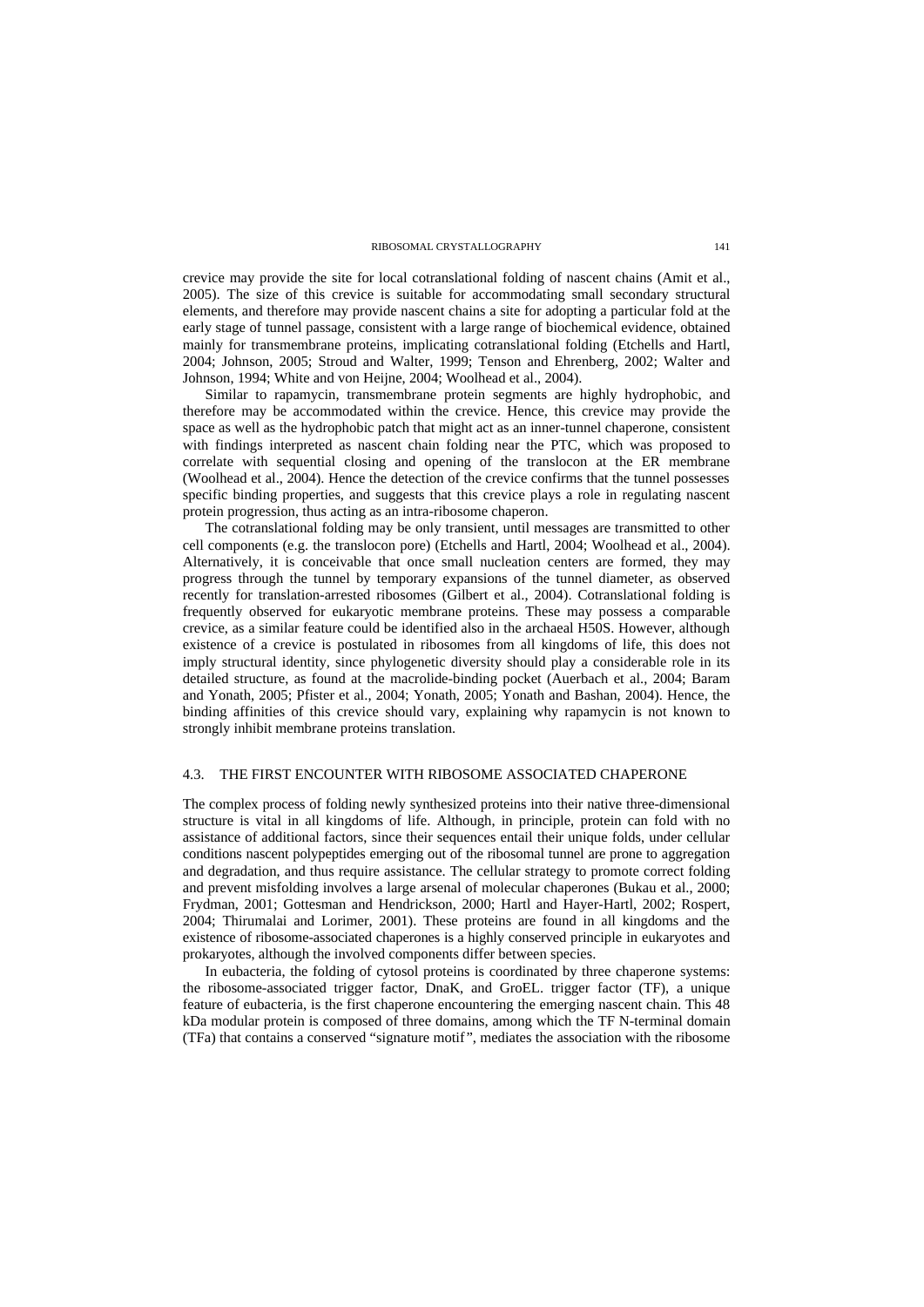(Maier et al., 2005). It cooperates with the DnaK system, and their combined depletion causes a massive aggregation of newly synthesized polypeptides as well as cell death above 30°C (Deuerling et al., 1999). Biochemical studies showed that TF binds to the large ribosomal subunit at 1:1 stoichiometry by interacting with ribosomal proteins L23 and L29 (Blaha et al., 2003; Kramer et al., 2002).

Protein L23 exists in ribosomes from all kingdoms of life, but belongs to the small group of ribosomal proteins that display a significant divergence from conservation. Thus, in all species, it is built of an almost identical globular domain. In eubacteria, however, it possesses a unique feature, a sizable elongated loop, which in *D. radiodurans* extends from the vicinity of the tunnel opening all the way into the tunnel interior (Figure 4D) and in (Harms et al., 2001), and can actively interact with the nascent protein passing through it (Baram and Yonath, 2005; Baram et al., 2005), implying a possible dynamic control.

The high resolution crystals structure of D50S in complex with the TFa domain from the same source showed that the "signature motif" and its few amino acids extension (called the "extended signature motif"), interact with the large ribosomal subunit near the tunnel opening (Figure 4D) at a triple junction between ribosomal proteins L23 and L29 and the 23S rRNA (Baram et al., 2005), consistent with a previous suggestion (Kristensen and Gajhede, 2003).

Despite the similarity between the overall structures of the ribosome-bound and the unbound TFa (Ferbitz et al., 2004; Ludlam et al., 2004), significant differences were detected between their conformations and that of the bound TFa, indicating a substantial conformational rearrangement of TFa upon binding to the ribosome. These alterations result in the exposure of a sizable hydrophobic patch facing the interior of the ribosomal exit tunnel, which should increase the tunnel's affinity for hydrophobic segments of the emerging nascent polypeptide. Thus, the trigger factor prevents aggregation of the emerging nascent chains by providing a competing hydrophobic environment (Baram et al., 2005).

In D50S, protein L23 exposes a sticky hydrophobic patch, located in the wall of the ribosomal tunnel and available for interactions with hydrophobic regions of the progressing nascent chain. These interactions may be involved in cotranslational folding of nascent polypeptides into secondary structures while still within the ribosomal tunnel, and such events may trigger signaling to the cell, for recruiting TF and initiating its binding. Thus, the subjection of L23 elongated loop may affect, in turn, its interaction with TF. Similar to the undetected conformational changes in the chimeric complex (Ferbitz et al., 2004), mainly due to the disorder of the corresponding TFa region, the possible involvement of L23 loop in initial folding and/or FT attraction could not be seen in the chimeric complex, since, like in eukaryotes, L23 of H50S lacks the elongate loop that penetrates the tunnel.

It seems, therefore, that protein L23 plays multiple roles in eubacteria. It is essential for the association of TF with the ribosome, and since the tip of its internal loop can undergo allosteric conformational changes thus modulating the shape and the size of the tunnel (Baram and Yonath, 2005; Baram et al., 2005), it may control the pace of the entrance of the nascent chain into its shelter and serve as a channel for cellular communication with the nascent chain while progressing in the tunnel.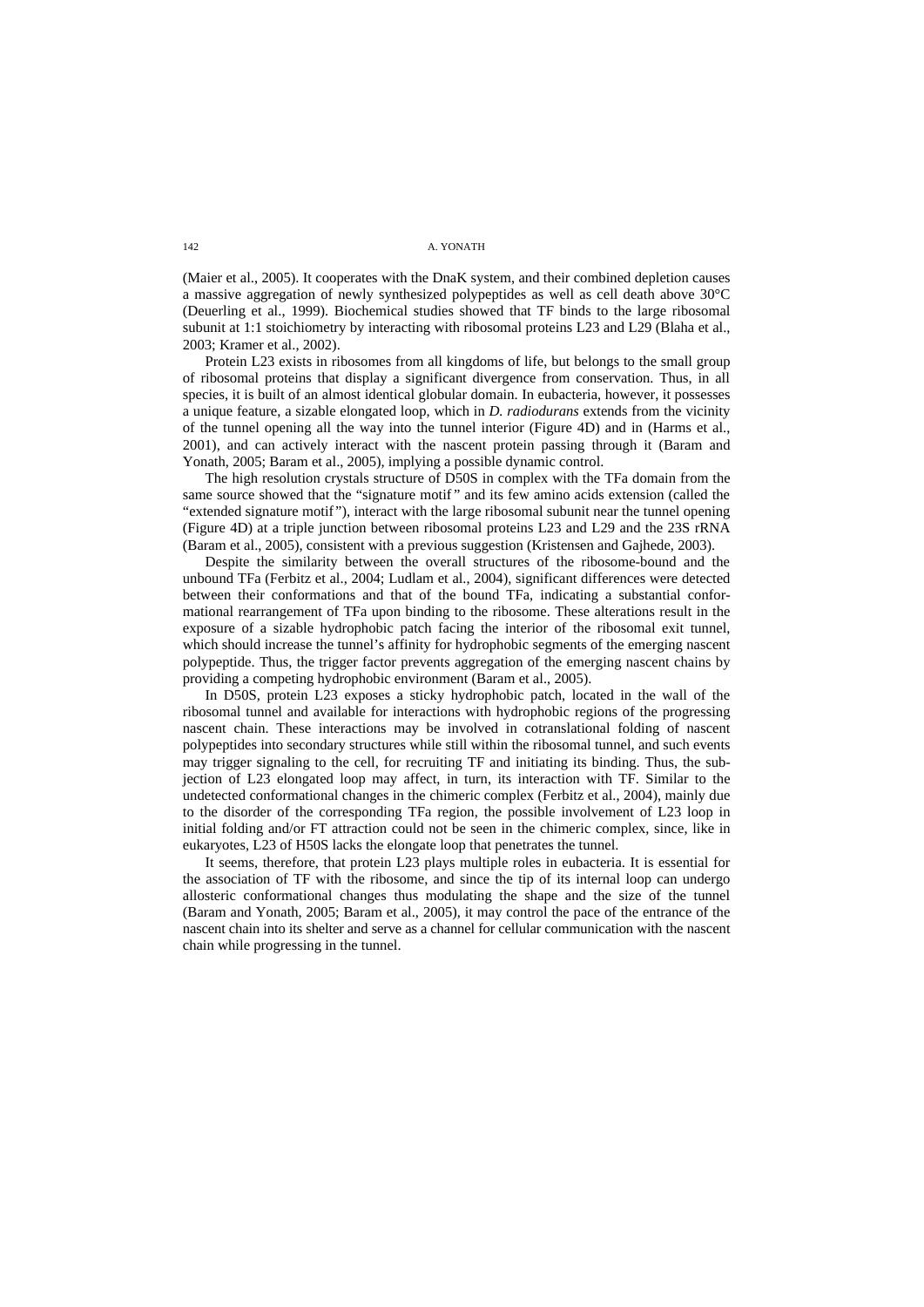# **5. Antibiotics Targeting the Ribosomal Tunnel**

# 5.1. ANTIBIOTICS SELECTIVITY: THE KEY FOR THERAPEUTIC EFFECTIVENESS

Ribosomes show a high level of universality in sequence and almost complete identity in function, therefore the imperative distinction between pathogens and human, the key for antibiotics usefulness, is achieved by subtle structural difference within the antibiotics binding pockets of the prokaryotic and eukaryotic ribosomes (Auerbach et al., 2004; Yonath and Bashan, 2004). Both *D. radiodurans* and *H. marismortui* are nonpathogenic organisms. Nevertheless, there are major differences between the suitability of their ribosomes to serve as pathogen models. Thus, although *D. radiodurans* is an extremely robust gram-positive eubacterium that can survive in harsh environments, it is best grown under conditions almost identical to those allowing for optimal biological activity of *E. coli* (Harms et al., 2001) and shows striking sequence similarity to it. Moreover, contrary to archaeal and halophilic ribosomes, which possess typical eukaryotic elements at the principal antibiotics targets and are not inhibited by antibiotics at the clinically useful concentrations (Mankin and Garrett, 1991; Sanz et al., 1993), *D. radiodurans* ribosomes are targeted by the common ribosomal antibiotics at clinically relevant concentrations in a fashion similar to most pathogens (Auerbach et al., 2004; Schluenzen et al., 2001). Thus, the availability of structures of antibiotics complexed with ribosomes from both species provides unique tools for investigating the structural basis for antibiotics selectivity.

A striking example is the immense influence of the minute difference between adenine and guanine in position 2058, which was found to dictate the affinity of macrolides binding. Macrolides are natural and semisynthetic compounds, which rank highest in clinical usage. They are characterized by a macrolactone ring to which at least one sugar moiety is attached (Figure 5). The first widely used macrolide drug is erythromycin, a 14-member lactone ring, decorated by a desosamine and cladinose sugars. Ketolides belong to a novel class of the macrolide family, characterized by a keto group at position 3 of the macrolactone ring, a single aminosugar moiety, and an extended hydrophobic arm (Figure 5).

This recently developed drug family was designed to act against several macrolide resistant bacterial strains. Both macrolides and ketolides were shown, crystallographically, to bind to a specific pocket in the eubacterial tunnel, called below the "macrolide-bindingpocket". Both act by producing a steric blockage of the ribosome exit tunnel, hence hampering the progression of nascent chains (Auerbach et al., 2004; Berisio et al., 2003a, b; Hansen et al., 2002b; Pfister et al., 2004, 2005; Schluenzen et al., 2001, 2003; Tu et al., 2005; Yonath, 2005; Yonath and Bashan, 2004).

This high affinity pocket is composed of nucleotides belonging to the 23S RNA (Figure 5) and is located at the upper end of the tunnel, below the PTC and above the tunnel constriction (Figure 4A). All currently available crystal structures of complexes of 14-membered ring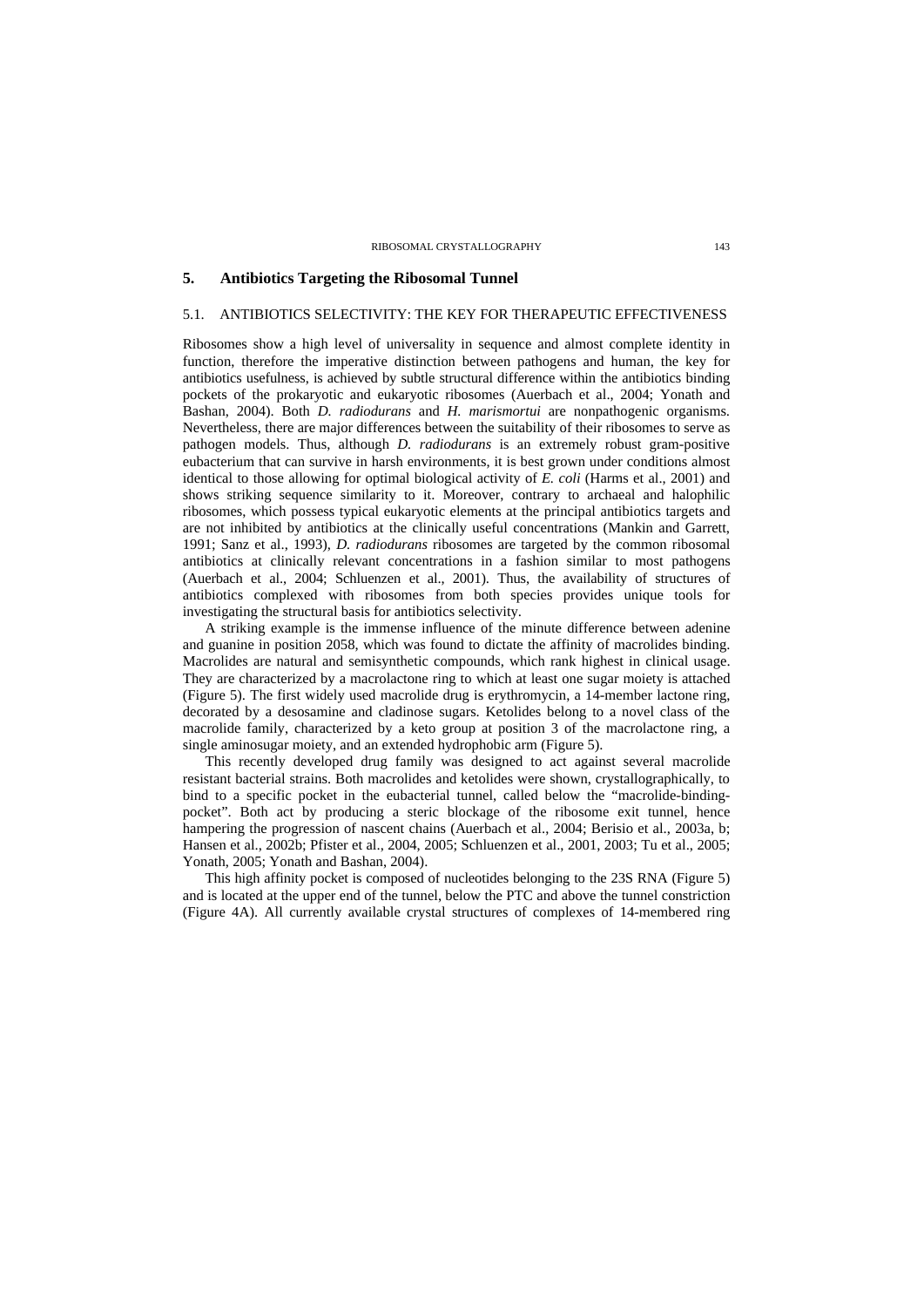

*Figure 5.* The macrolide-binding pocket. *Top left*: a view into D50S ribosome tunnel, with bound erythromycin (*red*). The ribosomal RNA and ribosomal proteins are shown in *dark* and *light blue*, (*cyan*) and H50S (*green*), highlighting the differences in sequence and orientation (*green letters in parenthesis refer to the type of the nucleotide in H. marismortui if different from that of D. radiodurans*). *In middle right*, the stacking interactions between telithromycin and the binding pocket in both D50S and H50S are shown by *dotted lines*. Note the superiority of tunnel (pocket) blocking in of three 16-membered macrolide tylosin (*TYL*), carbomycin (*CAR*), and spiramycin (SPI) bound to H50S, on the locations of three 14-membered macrolides, erythromycin (ERY), clarithromycin (CLA), and roxithromycin (ROX) bound to D50S, showing that the 16-membered macrolides should not severely hamper nascent protein passage. The location of A2058 and the approximate tunnel direction are also shown. Note the larger distance between the nucleotide at position 2058 and the desosamine sugars of the three 16-member macrolides, compared to the 14-member compounds. respectively. *Top right and middle*: the free, erythromycin- and telithromycin-bound pockets, in D50S D50S, compared to mH50S. *Bottom left*: Zoom into D50S macrolide pocket (*cyan*), showing the close proximity between 2058 and the bound erythromycin (*red*). *Bottom right*: Superposition of the locations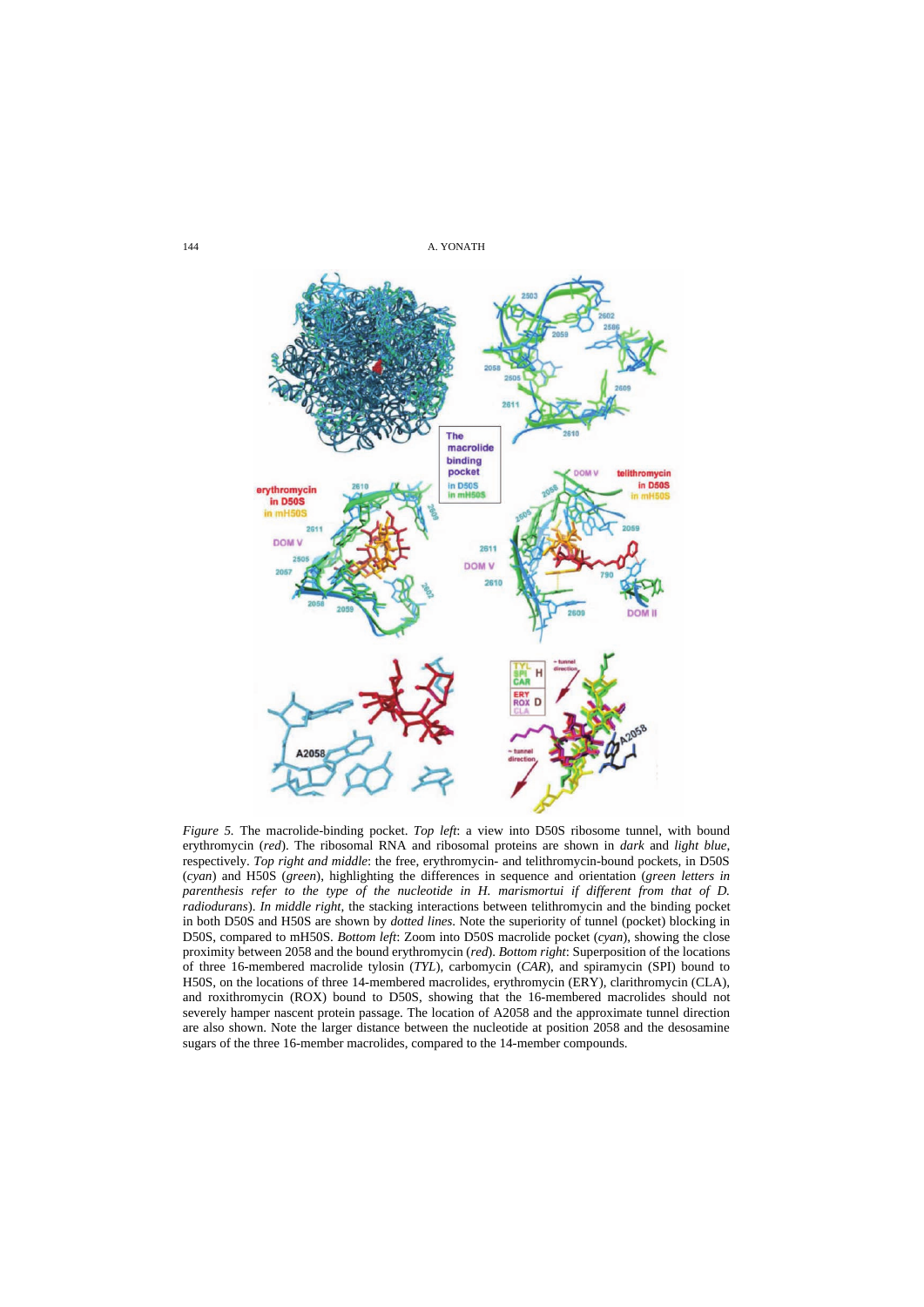macrolides with large subunits (Berisio et al., 2003a; Schluenzen et al., 2001; Tu et al., 2005) show that the interactions of the desosamine sugar and the lactone ring play a key role in macrolide binding. These contacts involve predominantly the main constituents of the macrolide-binding pocket, namely nucleotides A2058–A2059 of the 23S RNA Domain V (Figures 5A−5D).

The second macrolide sugar, namely the cladinose, interacts directly with the ribosome only in a few cases (Berisio et al., 2003a; Schluenzen et al., 2001). Three closely related 14 membered macrolides, namely erythromycin and its semisynthetic derivatives, clarithromycin and roxithromycin, exhibit exceptional consistency in their binding modes to the macrolidebinding pocket (Figure 5) (Schluenzen et al., 2001). The high binding affinity of these macrolides was found to originate mainly from their interactions with nucleotide 2058. In all eubacteria this nucleotide is an adenine, which provides the means for prominent macrolide interactions. In eukaryotes, as well as in the archaeon *H. marismortui,* it is a guanine.

Consistently, these structures indicated that owing to increased bulkiness, a guanine in position 2058 should impose spatial constrains and hamper macrolide binding, in accord with the resistance mechanisms that are modifying the chemical identity of this nucleotide either by  $A \rightarrow G$  mutation, or by their methylation (Blondeau et al., 2002; Courvalin et al., 1985; Katz and Ashley, 2005; Poehlsgaard and Douthwaite, 2003; Sigmund et al., 1984; Vester and Douthwaite, 2001; Weisblum, 1995). For over three decades it has been known that mutations in proteins L22 and/or L4 can also induce resistance to the 14-membered antibiotics (Davydova et al., 2002; Pereyre et al., 2002; Poehlsgaard and Douthwaite, 2003; Wittmann et al., 1973). Although these proteins are rather close to the macrolide-binding pocket, the structures of the macrolide complexes do not indicate a direct contact with these proteins. Nevertheless, the increase in A2508 size accompanied with the alterations in the tunnel conformation at its constriction, similar or identical to those seen crystallographically (Berisio et al., 2003a) or by electron microscopy (Gabashvili et al., 2001), could be correlated with this antibiotic-resistant mechanism. Thus, at its swung conformation, the tip of protein L22 hairpin loop, reached protein L4.

To circumvent the acute problems associated with macrolide resistance by modification of A2058, several new compounds have been designed. These include macrolide derivatives, in which the core macrolactone ring has been modified, to 15- (e.g. azithromycin) or 16-(tylosin, carbomycin A, spiramycin, and josamycin) membered rings, all exhibiting activity against some MLSB resistance strains (Bryskier et al., 1993; Poulsen et al., 2000). Ketolides present a yet another chemical approach, based on the addition of rather long extensions, such as alkyl-aryl or quinollyallyl, to the core macrolactone ring, expected to provide additional interactions, thus minimizing the contribution of 2058-9 region.

Drug binding to ribosomes with guanine at position 2058 may superficially indicate low level of selectivity, hence 12 ribosomes, nascent proteins, chaperones, and antibiotics should reduce its clinical relevance. This intriguing question triggered a through comparison between antibiotics binding modes to eubacteria, represented by D50S and to eukaryotes, represented by H50S. This comparison revealed a prominent difference in the effectiveness of tunnel macrolide-binding pockets. blockage (Figure 5), which could be linked to the specific architecture of the two macrolide-

Indeed, in H50S there are seven nucleotides that differ from the typical eubacteria, among them three present purine/pyrimidine exchange, and most of the conserved nucleotides have different conformations (Figure 5). Accordingly, the binding modes, and consequently, the therapeutical usefulness of macrolides that bind to H50S, namely the 16-membered ring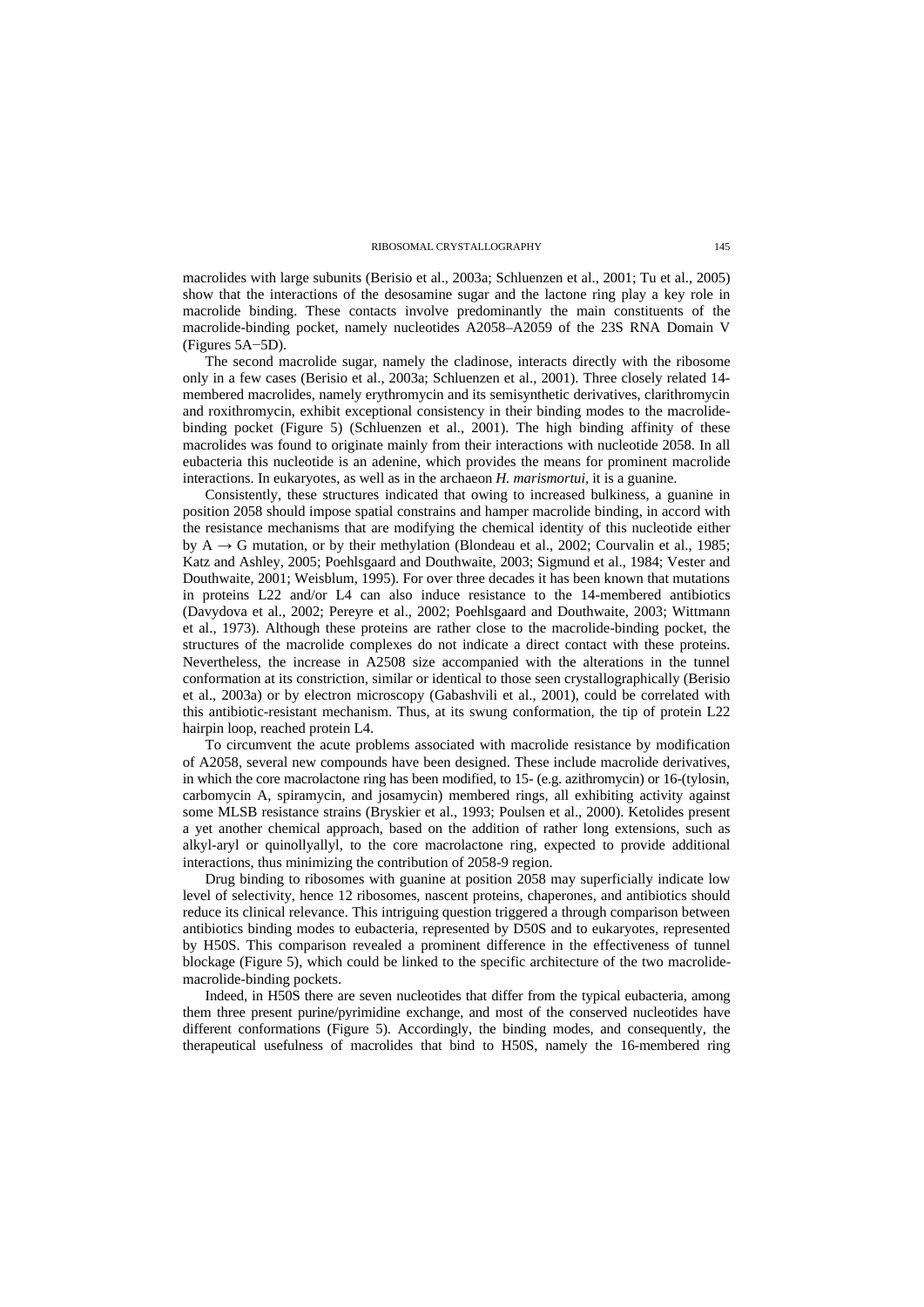compounds (Hansen et al., 2002b) are considerably different from those found in D50S. Thus, in D50S the macrolides occupy most of the tunnel space, whereas in H50S the 16-membered ring macrolides lie almost parallel to the tunnel wall and consume a smaller part of it (Figure 5). These differences are likely to result from the sequence and conformational divergence of the macrolide-binding pocket, in accordance with the low drug affinity to H50S, which forced the usage of immense excess (several orders of magnitude above the clinical levels) of antibiotics for obtaining measurable binding to H50S (Hansen et al., 2002b, 2003), contrary to the usages of clinically relevant drug concentrations in the complexes of D50S (Auerbach et al., 2004; Bashan and Yonath, 2005; Berisio et al., 2003a, b; Harms et al., 2004; Schluenzen et al., 2001, binding modes demonstrate the interplay between structure and clinical implications and illuminate the distinction between medically meaningful and less relevant binding. 2003; Yonath, 2005). Hence, the crystallographically observed differences in the antibiotics

### 5.2.  $G \rightarrow A$  MUTATION ENABLES MACROLIDES BINDING

Further comparison, supporting the above conclusions, became possible as G2058 in *H. marismortui* 23S rRNA has recently been mutated to an adenosine (Tu et al., 2005). This mutation (called below mH50S) increases macrolide-binding affinity by 10,000-fold, but did not significantly improve the effectiveness of the binding mode, as the magnitude of tunnel blockage in mH50S remains lower than that achieved by the same drug in the eubacterial D50S (Figures 5). Furthermore, based on azithromycin-binding mode to mH50S (Tu et al., 2005), the impressive gain in drug affinity, achieved by the G2058A mutation, is not accompanied by a comparable alteration in its binding mode compared to H50S wild-type, where 2058 is a guanosine. This seemingly surprising finding indicates that although 2058 identity determines whether binding occurs, the conformations and the chemical identities of the other nucleotide in the macrolide pocket govern the antibiotics-binding modes and, subsequently, the drug effectiveness. Interestingly, all mH50S bound macrolides/ketolides share a similar macrolactone conformation, which is almost identical to that suggested by NMR studies to be of the lowest free energy at ribosome-free environments, therefore more likely to occur in vacuum or dilutes solutions. These experiments ignored the ribosome, which by providing a significant interaction network, alters radically the drug environment. Hence, the preservation of conformation of the drug in isolation is inconsistent with the high-binding affinities between ribosomes and macrolides/ketolides.

The case of telithromycin-mH50S complex (Figure 5) supports the separation between binding and effectiveness. Thus, in mH50S telithromycin does not create the prominent interactions of ketolides with domains II (Figure 5), which are consistent with resistance data, and independently identified by footprinting, mutagenesis (e.g. Hansen et al., 1999; Vester and Douthwaite, 2001; Xiong et al., 1999), and crystallographic experiments, using the eubacterium *D. radiodurans* (Berisio et al., 2003a; Schluenzen et al., 2003). Likewise, significant of similarity between the binding modes of telithromycin and erythromycin is inconsistent with the profound differences detected between the susceptibility of A2058G ribosomes to ketolides, as compared with no influence on the susceptibility to macrolides (Pfister et al., 2005).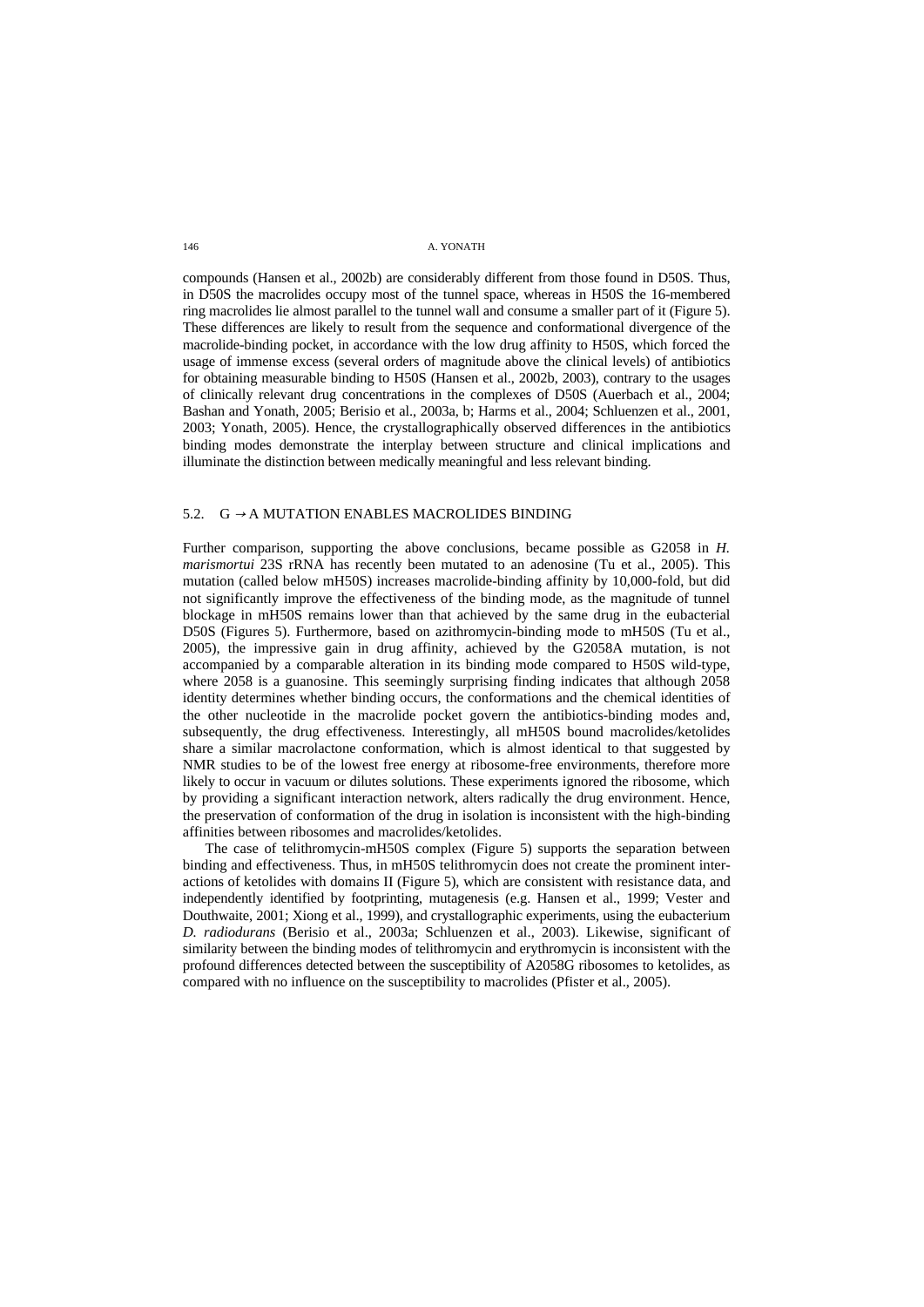The rational behind the strange properties of the macrolides/ketolides binding modes to mH50S may be linked to the high salinity (> 2.5 M KCl) essential for *H. marismortui* optimal growth and for maintaining its integrity (Shevack et al., 1985; Yonath, 2002). High salinity is also maintained within H50S crystals, although significantly lower from the optimal value. It is conceivable that in addition to the phylogenetic and conformational variability between archaea and eubacteria, which leads to dissimilarities between antibiotics conformations in D50S vs. H50S-mH50S (Baram and Yonath, 2005; Pfister et al., 2005), the high salinity within the H50S (and mH50S) crystals masks potential ribosomal entities that could have interacted with the drug. The similarity between the conformation of the macrolactone ring of unbound telithromycin, and the resemblance between the binding modes of erythromycin, azithromycin, and telithromycin to H50S and/or mH50S (Tu et al., 2005) support the notion that the high salinity in H50S crystals provides a semi ribosome-free environment to the bound drug, allowing it to maintain its conformation in ribosome-free environment.

To conclude, the  $G \rightarrow A$  mutation of 2058 in *H. marismortui* ribosome was found to be most beneficial for ribosomal-antibiotics research. It confirmed that 2058 is the key player in macrolide binding; it clarified the distinction between mere binding and antibiotics' inhibitory effectiveness; and it provided structural insight into the intriguing question, which is also of utmost importance for drug development: What is the relevance of "minimum free-energy conformation" determined in ribosome-free environment to antibiotics binding and their therapeutic effectiveness? In other words: is there a correlation between the "minimum freeenergy conformation" of a drug, determined in ribosome-free environment and its therapeutic effectiveness?

### **6. Future Expectations**

Combating resistance to antibiotics has been a major concern in recent years. However, although pathogens resistant to antibiotics is believed to be the most severe problem in antibiotics usage, in attempts at combating it by novel design and/or by the improvement of existing antibiotics, the selectivity issue must play a key role. Impressive progress has been made by developing chemically improved (e.g. ketolides) as well as synergistic drugs. These open the gates for the introduction of further species-specific anchors, thus increasing selectivity, and for providing alternative interactions, thus reducing the rate of the appearance of resistance. However, the battle is far from its end and additional major effort is necessary.

The conclusions drown from the crystallographic structures of the antibiotics complexes with bacterial ribosome provide indispensable tools for enhancement of the antibiotic efficiency. These structures show that the drugs' chemical properties govern its exact interactions, and that variations in drug properties appear to dominate the exact nature of seemingly identical mechanisms of drug resistance. Hence, the elucidation of common principles, combined with the variability in binding modes, including the discovery of a non-inactivating specific binding to the ribosome, justify expectations for the design of improved antibiotics properties by chemical modifications of existing compounds as well as by the design of novel drugs, based on the structural information.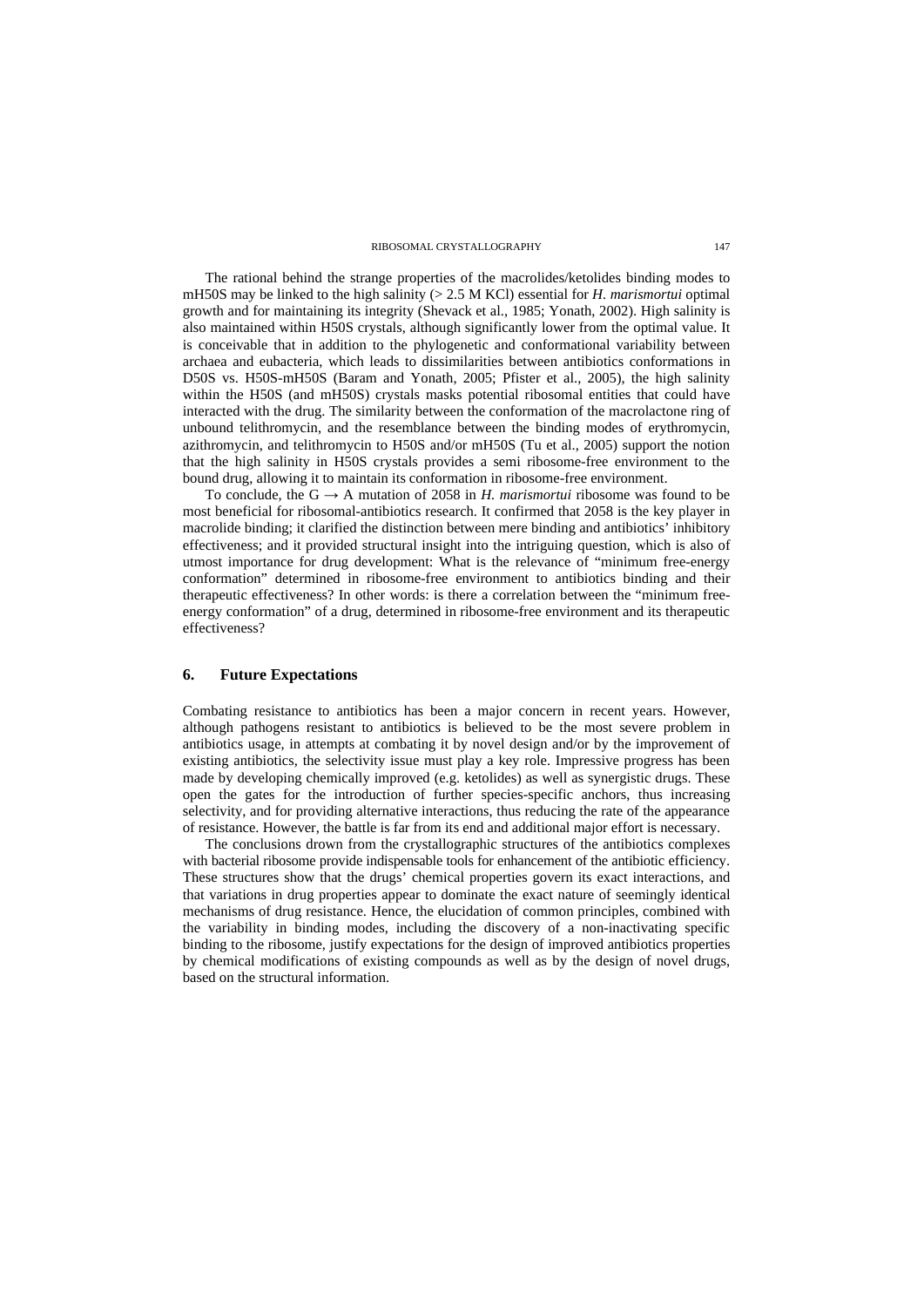# **7. Aknowledgments**

Thanks are due to Rita Berisio and to all the members of the ribosome group at the Weizmann Institute for their constant assistance. X-ray diffraction data were collected at ID19/SBC/APS/ANL and ID14/ESRF-EMBL. The US National Institute of Health (GM34360), the Human Frontier Science Program Organization (HFSP: RGP 76/2003), and the Kimmelman Center for Macromolecular Assemblies, provided support. AY holds the Martin and Helen Kimmel Professorial Chair.

### **References**

- 1. Agmon, I., Auerbach, T., Baram, D., Bartels, H., and Bashan, A., et al. (2003). On peptide bond formation, translocation, nascent protein progression and the regulatory properties of ribosomes. *Eur. J. Biochem.* 270, 2543−2556.
- 2. Agmon, I., Amit, M., Auerbach, T., Bashan, A., and Baram, D., et al. (2004). Ribosomal crystallography: a flexible nucleotide anchoring tRNA translocation facilitates peptide bond formation, chirality discrimination and antibiotics synergism. *FEBS Lett.* 567, 20−26.
- 3. Agmon, I., Bashan, A., Zarivach, R., and Yonath, A. (2005). Symmetry at the active site of the ribosome: structure and functional implications. *Biol. Chem.* 386, 833–844.
- 4. Amit, M., Berisio, R., Baram, D., Harms, J., and Bashan, A., et al. (2005). A crevice adjoining the ribosome tunnel: hints for cotranslational folding. *FEBS Lett.* 579, 3207−3213.
- 5. Auerbach, T., Bashan, A., Harms, J., Schluenzen, F., and Zarivach, R., et al. (2002). Antibiotics targeting ribosomes: crystallographic studies. *Curr. Drug Targets-Infect Disord.* 2, 169−186.
- 6. Auerbach, T., Bashan, A., and Yonath, A. (2004). Ribosomal antibiotics: structural basis for resistance, synergism and selectivity. *Trends Biotechnol.* 22, 570−576.
- 7. Ban, N., Nissen, P., Hansen, J., Moore, P.B., and Steitz, T.A. (2000). The complete atomic structure of the large ribosomal subunit at 2.4 A resolution. *Science* 289, 905−920.
- 8. Baram, D. and Yonath, A. (2005). From peptide-bond formation to cotranslational folding: dynamic, regulatory and evolutionary aspects. *FEBS Lett.* 579, 948−954.
- 9. Baram, D., Pyetan, E., Sittner, A., Auerbach-Nevo, T., and Bashan, A., et al. (2005). Structure of trigger factor binding domain in biologically homologous complex with eubacterial ribosome revealed its chaperone action. *Proc. Natl. Acad. Sci. USA* 102, 12017−12022.
- 10. Barta, A., Dorner, S., and Polacek, N. (2001). Mechanism of ribosomal peptide bond formation. *Science* 291, 203.
- 11. Bashan, A. and Yonath, A. (2005). Ribosome crystallography: catalysis and evolution of peptidebond formation, nascent chain elongation and its co-translational folding. *Biochem. Soc. Trans.* 33, 488−492.
- 12. Bashan, A., Agmon, I., Zarivach, R., Schluenzen, F., and Harms, J., et al. (2003a). Structural basis of the ribosomal machinery for peptide bond formation, translocation, and nascent chain progression. *Mol. Cell* 11, 91−102.
- 13. Bashan, A., Zarivach, R., Schluenzen, F., Agmon, I., and Harms, J., et al. (2003b). Ribosomal crystallography: peptide bond formation and its inhibition. *Biopolymers* 70, 19−41.
- 14. Bayfield, M.A., Dahlberg, A.E., Schulmeister, U., Dorner, S., and Barta, A. (2001). A conformational change in the ribosomal peptidyl transferase center upon active/inactive transition. *Proc. Natl. Acad. Sci. USA* 98, 10096−10101.
- 15. Berisio, R., Schluenzen, F., Harms, J., Bashan, A., and Auerbach, T., et al. (2003a). Structural insight into the role of the ribosomal tunnel in cellular regulation. *Nat. Struct. Biol.* 10, 366−370.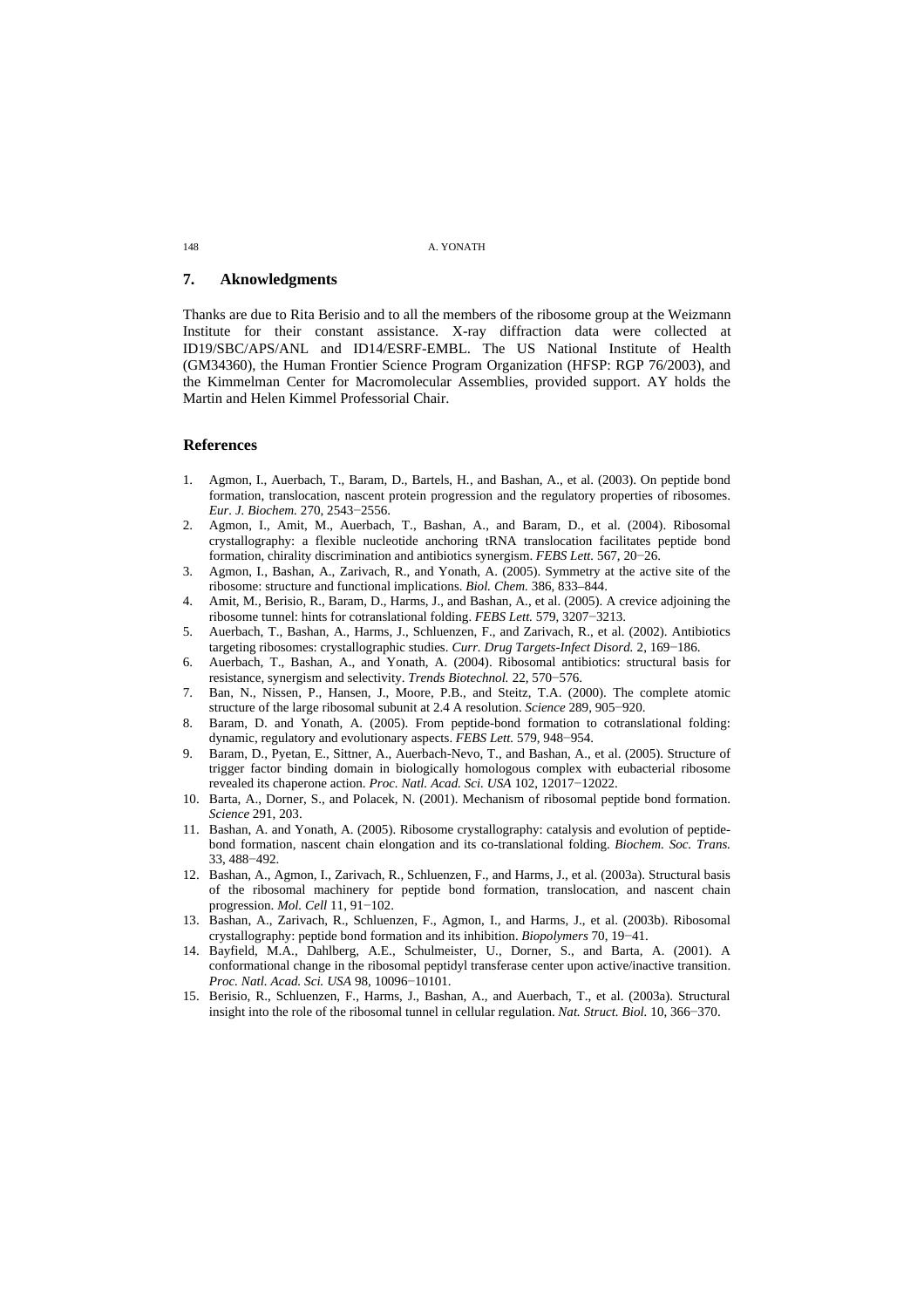- 16. Berisio, R., Harms, J., Schluenzen, F., Zarivach, R., and Hansen, H.A., et al. (2003b). Structural insight into the antibiotic action of telithromycin against resistant mutants. *J. Bacteriol.* 185, 4276−4279.
- 17. Blaha, G., Wilson, D.N., Stoller, G., Fischer, G., and Willumeit, R., et al. (2003). Localization of the trigger factor binding site on the ribosomal 50S subunit. *J. Mol. Biol.* 326, 887−897.
- 18. Blondeau, J.M., DeCarolis, E., Metzler, K.L., and Hansen, G.T. (2002). The macrolides. *Expert Opin. Investig. Drugs* 11, 189−215.
- 19. Bocchetta, M., Xiong, L., and Mankin, A.S. (1998). 23S rRNA positions essential for tRNA binding in ribosomal functional sites. *Proc. Natl. Acad. Sci. USA* 95, 3525−3530.
- 20. Brodersen, D.E., Clemons, W.M., Jr., Carter, A.P., Morgan-Warren, R.J., and Wimberly, B.T., et al. (2000). The structural basis for the action of the antibiotics tetracycline, pactamycin, and hygromycin B on the 30S ribosomal subunit. *Cell* 103, 1143−1154.
- 21. Bryskier, A., Butzler, J.P., Neu, H.C., and Tulkens, P.M. (1993). Macrolides-Chemistry, Pharmacology, and Clinical Uses. Oxford.
- 22. Bukau, B., Deuerling, E., Pfund, C., and Craig, E.A. (2000). Getting newly synthesized proteins into shape. *Cell* 101, 119−122.
- 23. Cannone, J.J., Subramanian, S., Schnare, M.N., Collett, J.R., and D'Souza, L.M., et al. (2002). The Comparative RNA Web (CRW) Site: an online database of comparative sequence and structure information for ribosomal, intron, and other RNAs. *BMC Bioinformatics* 3, 2.
- 24. Carter, A.P., Clemons, W.M., Brodersen, D.E., Morgan-Warren, R.J., and Wimberly, B.T., et al. (2000). Functional insights from the structure of the 30S ribosomal subunit and its interactions with antibiotics. *Nature* 407, 340−348.
- 25. Cooperman, B.S., Wooten, T., Romero, D.P., and Traut, R.R. (1995). Histidine 229 in protein L2 is apparently essential for 50S peptidyl transferase activity. *Biochem. Cell. Biol.* 73, 1087−1094.
- 26. Courvalin, P., Ounissi, H., and Arthur, M. (1985). Multiplicity of macrolide-lincosamidestreptogramin antibiotic resistance determinants. *J. Antimicrob. Chemother.* 16, 91−100.
- 27. Davydova, N., Streltsov, V., Wilce, M., Liljas, A., and Garber, M. (2002). L22 ribosomal protein and effect of its mutation on ribosome resistance to erythromycin. *J. Mol. Biol.* 322, 635−644.
- 28. Deuerling, E., Schulze-Specking, A., Tomoyasu, T., Mogk, A., and Bukau, B. (1999). Trigger factor and DnaK cooperate in folding of newly synthesized proteins. *Nature* 400, 693−696.
- 29. Dorner, S., Polacek, N., Schulmeister, U., Panuschka, C., and Barta, A. (2002). Molecular aspects of the ribosomal peptidyl transferase. *Biochem. Soc. Trans.* 30, 1131−1136.
- 30. Eisenstein, M., Hardesty, B., Odom, O.W., Kudlicki, W., and Kramer, G., et al. (1994). *Modeling and experimental study of the progression of nascent protein in ribosomes; in Supramolecular Structure and Function*, Pifat, G. (ed.), pp. 213−246, Balaban Press, Rehovot, Israel.
- 31. Etchells, S.A. and Hartl, F.U. (2004). The dynamic tunnel. *Nat. Struct. Mol. Biol.* 11, 391−392.
- 32. Ferbitz, L., Maier, T., Patzelt, H., Bukau, B., and Deuerling, E., et al. (2004). Trigger factor in complex with the ribosome forms a molecular cradle for nascent proteins. *Nature* 431, 590−596.
- 33. Frydman, J., (2001). Folding of newly translated proteins in vivo: the role of molecular chaperones. *Annu. Rev. Biochem.* 70, 603−647.
- 34. Gabashvili, I.S., Gregory, S.T., Valle, M., Grassucci, R., and Worbs, M., et al. (2001). The polypeptide tunnel system in the ribosome and its gating in erythromycin resistance mutants of L4 and L22. *Mol. Cell* 8, 181−188.
- 35. Gale, E.F., Cundliffe, E., Reynolds, P.E., Richmond, M.H., and Waring, M.J. (1981). The Molecular Basis of Antibiotic Action, Wiley, London, pp. 419−439.
- 36. Gaynor, M. and Mankin, A.S. (2003). Macrolide antibiotics: binding site, mechanism of action, resistance. *Curr. Top Med. Chem.* 3, 949−961.
- 37. Gilbert, R.J., Fucini, P., Connell, S., Fuller, S.D., and Nierhaus, K.H., et al. (2004). Threedimensional structures of translating ribosomes by cryo-eM. *Mol. Cell* 14, 57−66.
- 38. Goldberg, I.H. and Mitsugi, K. (1966). Sparsomycin, an inhibitor of aminoacyl transfer to polypeptide. *Biochem. Biophys. Res. Commun.* 23, 453−459.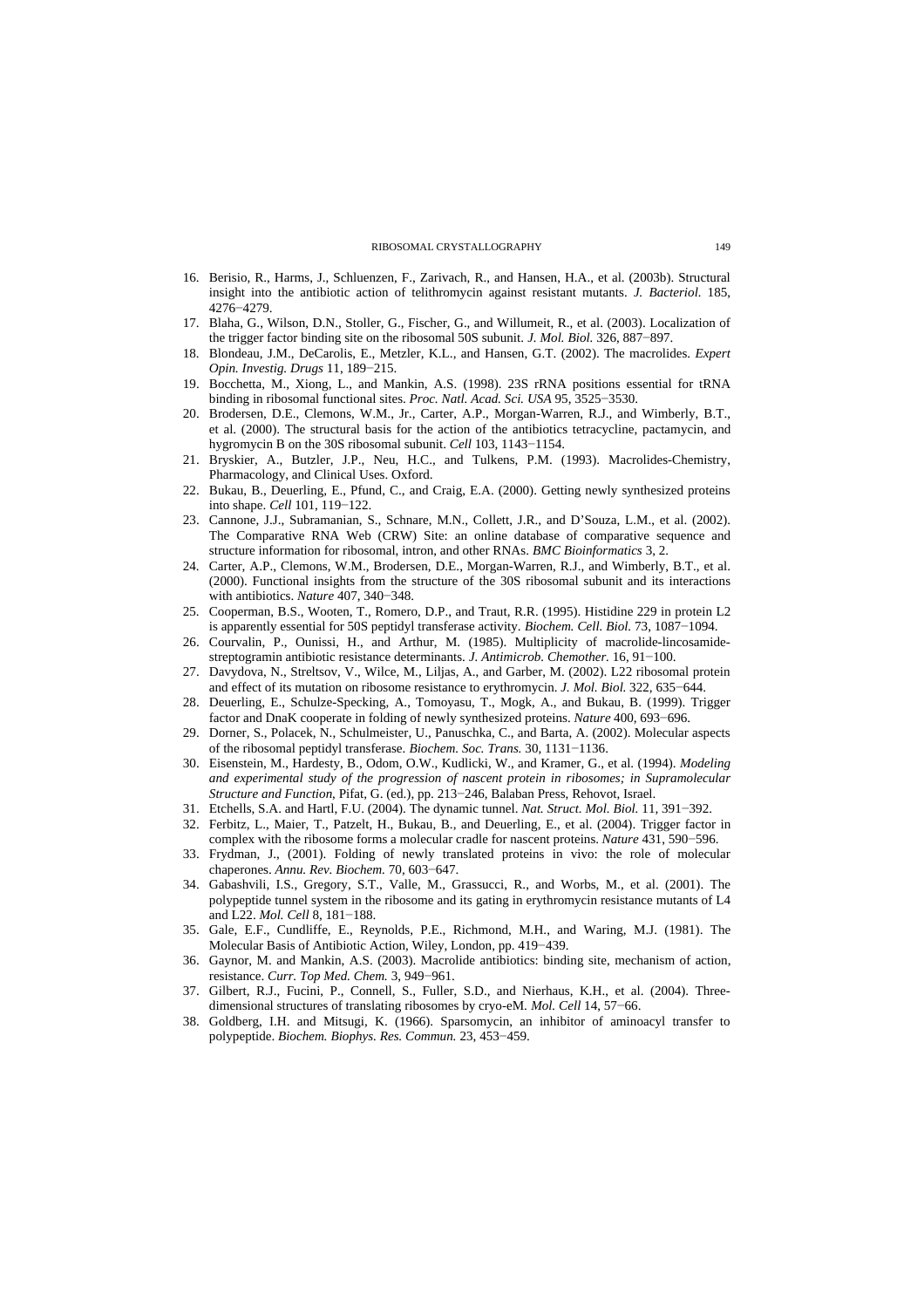| A. YONATH |  |
|-----------|--|
|           |  |

- 39. Gong, F. and Yanofsky, C. (2002). Instruction of translating ribosome by nascent peptide. *Science* 297, 1864−1867.
- 40. Gottesman, M.E. and Hendrickson, W.A. (2000). Protein folding and unfolding by *Escherichia coli* chaperones and chaperonins. *Curr. Opin. Microbiol.* 3, 197−202.
- 41. Green, R., Samaha, R.R., and Noller, H.F. (1997). Mutations at nucleotides G2251 and U2585 of 23 S rRNA perturb the peptidyl transferase center of the ribosome. *J. Mol. Biol.* 266, 40−50.
- 42. Gregory, S.T. and Dahlberg, A.E. (2004). Peptide bond formation is all about proximity. *Nat. Struct. Mol. Biol.* 11, 586−587.
- 43. Gregory, S.T., Carr, J.F., Rodriguez-Correa, D., and Dahlberg, A.E. (2005). Mutational analysis of 16S and 23S rRNA genes of *Thermus thermophilus*. *J. Bacteriol.* 187, 4804−4812.
- 44. Hansen, L.H., Mauvais, P., and Douthwaite, S. (1999). The macrolide-ketolide antibiotic binding site is formed by structures in domains II and V of 23S ribosomal RNA. *Mol. Microbiol.* 31, 623−631.
- 45. Hansen, J.L., Schmeing, T.M., Moore, P.B., and Steitz, T.A. (2002a). Structural insights into peptide bond formation. *Proc. Natl. Acad. Sci. USA* 99, 11670−11675.
- 46. Hansen, J.L., Ippolito, J.A., Ban, N., Nissen, P., and Moore, P.B., et al. (2002b). The structures of four macrolide antibiotics bound to the large ribosomal subunit. *Mol. Cell* 10, 117−128.
- 47. Hansen, J.L., Moore, P.B., and Steitz, T.A. (2003). Structures of five antibiotics bound at the peptidyl transferase center of the large ribosomal subunit. *J. Mol. Biol.* 330, 1061−1075.
- Hardesty, B., Kudlicki, W., Odom, O.W., Zhang, T., and McCarthy, D., et al. (1995). Cotranslational folding of nascent proteins on *Escherichia coli* ribosomes. *Biochem. Cell. Biol.* 73, 1199−1207.
- 49. Harms, J., Schluenzen, F., Zarivach, R., Bashan, A., and Gat, S., et al. (2001). High resolution structure of the large ribosomal subunit from a mesophilic eubacterium. *Cell* 107, 679−688.
- 50. Harms, J., Schluenzen, F., Fucini, P., Bartels, H., and Yonath, A. (2004). Alterations at the peptidyl transferase centre of the ribosome induced by the synergistic action of the streptogramins dalfopristin and quinupristin. *BMC Biol.* 2, 1−10.
- 51. Hartl, F.U. and Hayer-Hartl, M. (2002). Molecular chaperones in the cytosol: from nascent chain to folded protein. *Science* 295, 1852−1858.
- 52. Jencks, W.P. (1969, reissued 1987). Catalysis in Chemistry and Enzymology. Dover Publications, McGraw-Hill, Mineola, NY.
- 53. Johnson, A.E. (2005). The co-translational folding and interactions of nascent protein chains: a new approach using fluorescence resonance energy transfer. *FEBS Lett.* 579, 916−920.
- 54. Katz, L. and Ashley, G.W. (2005). Translation and protein synthesis: macrolides. *Chem. Rev.* 105, 499−528.
- 55. Kim, D.F. and Green, R. (1999). Base-pairing between 23S rRNA and tRNA in the ribosomal A site. *Mol. Cell* 4, 859−864.
- 56. Knowles, D.J., Foloppe, N., Matassova, N.B., and Murchie, A.I. (2002). The bacterial ribosome, a promising focus for structurebased drug design. *Curr. Opin. Pharmacol.* 2, 501−506.
- 57. Kramer, G., Rauch, T., Rist, W., Vorderwulbecke, S., and Patzelt, H., et al. (2002). L23 protein functions as a chaperone docking site on the ribosome. *Nature* 419, 171−174.
- 58. Kristensen, O. and Gajhede, M. (2003). Chaperone binding at the ribosomal exit tunnel. *Structure* 11, 1547−1556.
- 59. Ludlam, A.V., Moore, B.A., and Xu, Z. (2004). The crystal structure of ribosomal chaperone trigger factor from *Vibrio cholerae*. *Proc. Natl. Acad. Sci. USA* 101, 13436−13441.
- 60. Maier, T., Ferbitz, L., Deuerling, E., and Ban, N. (2005). A cradle for new proteins: trigger factor at the ribosome. *Curr. Opin. Struct. Biol.* 15, 204−212.
- 61. Mankin, A.S. and Garrett, R.A. (1991). Chloramphenicol resistance mutations in the single 23S rRNA gene of the archaeon *Halobacterium halobium. J. Bacteriol.* 173, 3559−3563.
- 62. Milligan, R.A. and Unwin, P.N. (1986). Location of exit channel for nascent protein in 80S ribosome. *Nature* 319, 693−695.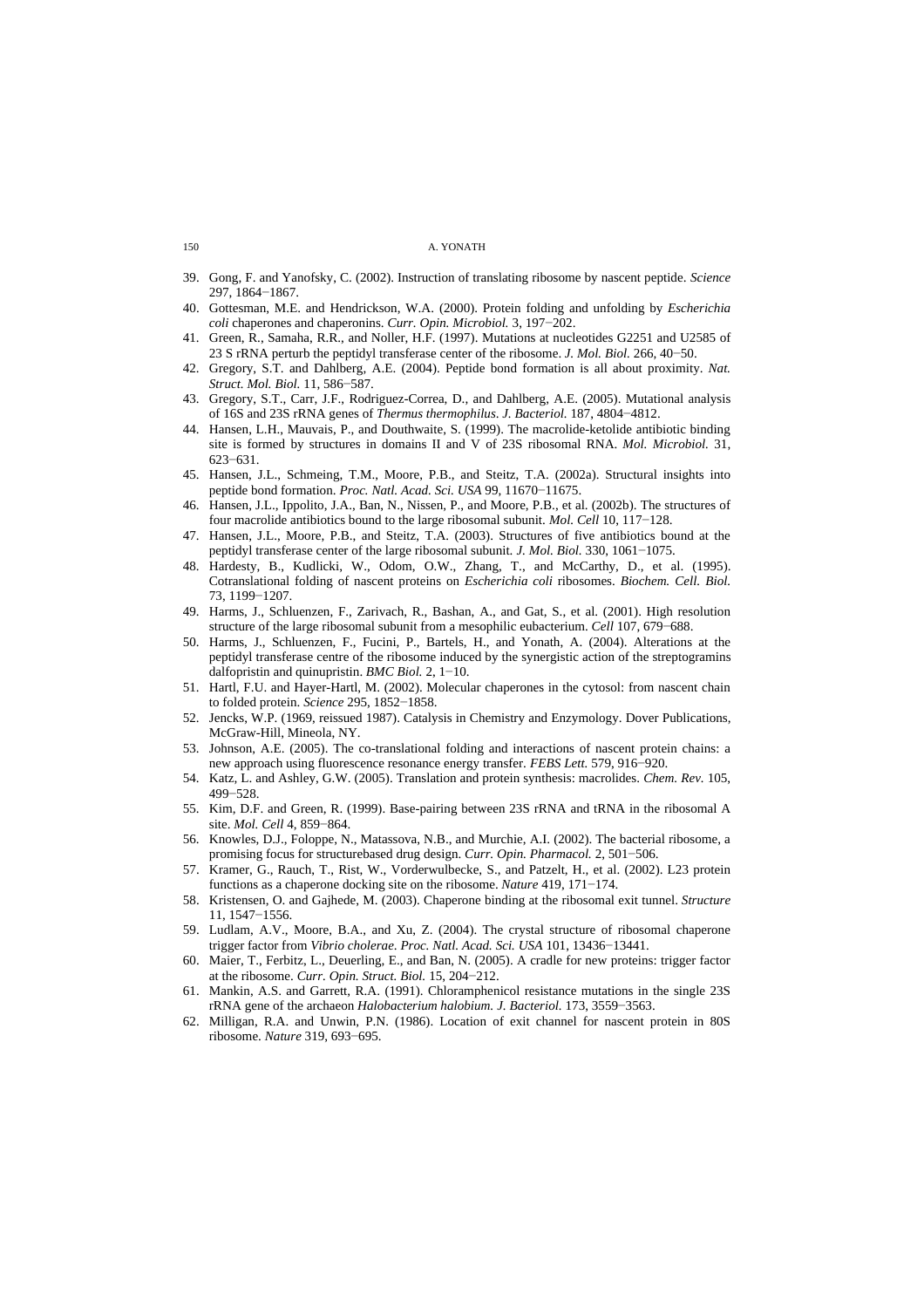- 63. Monro, R.E., Celma, M.L., and Vazquez, D. (1969). Action of sparsomycin on ribosomecatalysed peptidyl transfer. *Nature* 222, 356−358.
- 64. Moore, P.B. and Steitz, T.A. (2003). After the ribosome structures: how does peptidyl transferase work? *RNA* 9, 155−159.
- 65. Nakatogawa, H. and Ito, K. (2002). The ribosomal exit tunnel functions as a discriminating gate. *Cell* 108, 629−636.
- 66. Nierhaus, K.H., Schulze, H., and Cooperman, B.S. (1980). Molecular mechanisms of the ribosomal peptidyl transferase center. *Biochem*. *Int*. 1, 185−192.
- 67. Nissen, P., Hansen, J., Ban, N., Moore, P.B., and Steitz, T.A. (2000). The structural basis of ribosome activity in peptide bond synthesis. *Science* 289, 920−930.
- 68. Noller, H.F., Hoffarth, V., and Zimniak, L. (1992). Unusual resistance of peptidyl transferase to protein extraction procedures. *Science* 256, 1416−1419.
- 69. Pereyre, S., Gonzalez, P., De Barbeyrac, B., Darnige, A., and Renaudin, H., et al. (2002). Mutations in 23S rRNA account for intrinsic resistance to macrolides in *Mycoplasma hominis* and *Mycoplasma fermentans* and for acquired resistance to macrolides in *M. hominis*. *Antimicrob Agents Chemother*. 46, 3142−3150.
- 70. Pfister, P., Jenni, S., Poehlsgaard, J., Thomas, A., and Douthwaite, S., et al. (2004). The structural basis of macrolide-ribosome binding assessed using mutagenesis of 23S rRNA positions 2058 and 2059. *J. Mol. Biol.* 342, 1569−1581.
- 71. Pfister, P., Corti, N., Hobbie, S., Bruell, C., and Zarivach, R., et al. (2005). 23S rRNA base pair 2057-2611 determines ketolide susceptibility and fitness cost of the macrolide resistance mutation 2058A → G. *Proc. Natl. Acad. Sci. USA* 102, 5180−5185.
- structures of complexes of the small ribosomal subunit with tetracycline, edeine and IF3. *EMBO J.* 20, 1829−1839. 72. Pioletti, M., Schluenzen, F., Harms, J., Zarivach, R., and Gluehmann, M., et al. (2001). Crystal
- bacterial ribosome. *Curr. Opin. Invest. Drugs* 4, 140−148. 73. Poehlsgaard, J. and Douthwaite, S. (2003). Macrolide antibiotic interaction and resistance on the
- the universally conserved A2602 of 23S ribosomal RNA in the release of the nascent peptide during translation termination. *Mol. Cell* 11, 103−112. 74. Polacek, N., Gomez, M.J., Ito, K., Xiong, L., and Nakamura, Y., et al. (2003). The critical role of
- crosslinking of the antitumor antibiotic sparsomycin, and its derivatives, to A2602 in the peptidyl transferase center of 23S-like rRNA within ribosome – tRNA complexes. *Proc*. *Natl. Acad. Sci. USA* 96, 9003−9008. 75. Porse, B.T., Kirillov, S.V., Awayez, M.J., Ottenheijm, H.C., and Garrett, R.A. (1999). Direct
- reaction by the mycarose moiety of the antibiotics carbomycin, spiramycin and tylosin. *J. Mol. Biol.* 304, 471−481. 76. Poulsen, S.M., Kofoed, C., and Vester, B. (2000). Inhibition of the ribosomal peptidyl transferase
- 14, R386−388. 77. Rospert, S. (2004). Ribosome function: governing the fate of a nascent polypeptide. *Curr. Biol.*
- from extreme halophilic archaea. *Can. J. Microbiol.* 35, 311−317. 78. Sanz, J.L., Marin, I.R.A., and Urena, D. (1993). Functional analysis of seven ribosomal systems
- functionally activated small ribosomal subunit at 3.3 angstroms resolution. *Cell* 102, 615−623. 79. Schluenzen, F., Tocilj, A., Zarivach, R., Harms, J., and Gluehmann, M., et al. (2000). Structure of
- for the interaction of antibiotics with the peptidyl transferase centre in eubacteria. *Nature* 413, 814−821. 80. Schluenzen, F., Zarivach, R., Harms, J., Bashan, A., and Tocilj, A., et al. (2001). Structural basis
- Structural basis for the antibiotic activity of ketolides and azalides. *Structure* 11, 329−338. 81. Schluenzen, F., Harms, J.M., Franceschi, F., Hansen, H.A., and Bartels, H., et al. (2003).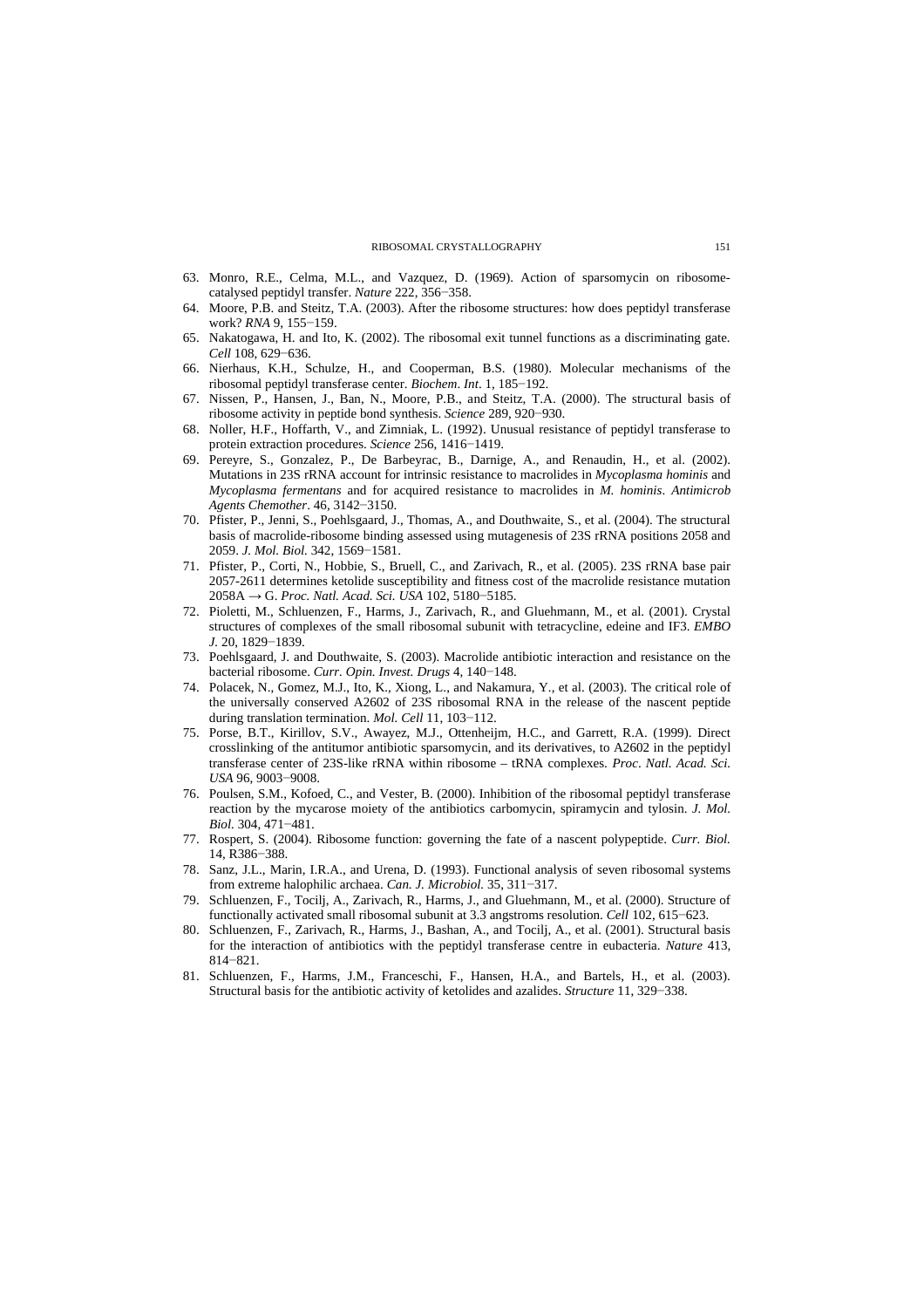- bond formation by pleuromutilins: the structure of the 50S ribosomal subunit from *Deinococcus radiodurans* in complex with tiamulin. *Mol*. *Microbiol*. 54, 1287−1294. 82. Schluenzen, F., Pyetan, E., Fucini, P., Yonath, A., and Harms, J. (2004). Inhibition of peptide
- translocational intermediate in protein synthesis observed in crystals of enzymatically active 50S subunits. *Nat. Struct. Biol.* 9, 225−230. 83. Schmeing, T.M., Seila, A.C., Hansen, J.L., Freeborn, B., and Soukup, J.K., et al. (2002). A pre-
- bound to the E site of the large ribosomal subunit. *RNA* 9, 1345−1352. 84. Schmeing, T.M., Moore, P.B., and Steitz, T.A. (2003). Structures of deacylated tRNA mimics
- insights into the roles of water and the 20 hydroxyl of the P Site tRNA in the peptidyl transferase Reaction. *Mol. Cell* 20, 437–448 85. Schmeing, T.M., Huang, K.S., Kitchen D.E., Strobel, S.A., and Steitz T.A. (2005a). Structural
- to promote peptide bond formation and exclude hydrolysis of peptidyl-tRNA, *Nature* 438, 520– 525 86. Schmeing, T.M., Huang, K.S., Strobel, S.A., and Steitz T.A. (2005b). An induced-fit mechanism
- Characterization and crystallization of ribosomal particles from *Halobacterium marismortui. FEBS Lett.* 184, 68−71. 87. Shevack, A., Gewitz, H.S., Hennemann, B., Yonath, A., and Wittmann, H.G. (1985).
- trap. *Proc. Natl. Acad. Sci. USA* 101, 7897−7901. 88. Sievers, A., Beringer, M., Rodnina, M.V., and Wolfenden, R. (2004). The ribosome as an entropy
- and 23S ribosomal RNA genes of *Escherichia coli. Nucleic Acids Res.* 12, 4653−4663. Sigmund, C.D., Ettayebi, M., and Morgan, E.A. (1984). Antibiotic resistance mutations in 16S
- translation apparatus. *J. Mol. Med.* 74, 423−439. 90. Spahn, C.M. and Prescott, C.D. (1996). Throwing a spanner in the works: antibiotics and the
- *Opin. Struct. Biol.* 9, 754−759. 91. Stroud, R.M. and Walter, P. (1999). Signal sequence recognition and protein targeting. *Curr.*
- Cate, J. (2005). Structures of the bacterial ribosome at 3.5 a resolution. *Science* 310, 827-34. 92. Schuwirth, B.S., Borovinskaya, M.A., Hau,C.W., Zhang, W., Vila-Sanjurjo, A., Holton, J.M., and
- 23 S rRNA reveal the site of action of sparsomycin, a universal inhibitor of translation. *J. Mol. Biol.* 261, 222−230. 93. Tan, G.T., DeBlasio, A., and Mankin, A.S. (1996). Mutations in the peptidyl transferase center of
- 108, 591−594. 94. Tenson, T. and Ehrenberg, M. (2002). Regulatory nascent peptides in the ribosomal tunnel. *Cell*
- *Biophys. Biomol. Struct.* 30, 245−269. 95. Thirumalai, D. and Lorimer, G.H. (2001). Chaperonin-mediated protein folding. *Annu. Rev.*
- over evolution in diverse environments: assaying *Thermus thermophilus* ribosomes and initiation factors in a coupled transcription-translation system from *Escherichia coli*. *Nucleic Acids Res.* 32, 5954−5961. 96. Thompson, J. and Dahlberg, A.E. (2004). Testing the conservation of the translational machinery
- Analysis of mutations at residues A2451 and G2447 of 23S rRNA in the peptidyltransferase active site of the 50S ribosomal subunit. *Proc. Natl. Acad. Sci. USA* 98, 9002−9007. 97. Thompson, J., Kim, D. F., O'Connor, M., Lieberman, K. R., Bayfield, M. A., et al. (2001).
- to mutated large ribosomal subunits provide a structural explanation for resistance. *Cell* 121, 257−270. 98. Tu, D., Blaha, G., Moore, P.B., and Steitz, T.A. (2005). Structures of MLSBK antibiotics bound
- structure of ribosomal protein L22 from *Thermus thermophilus*: insights into the mechanism of erythromycin resistance. *Structure* 6, 1577−1586. 99. Unge, J., berg, A., Al-Kharadaghi, S., Nikulin, A., and Nikonov, S., et al. (1998). The crystal
- 100. Vazquez, D. (1979). Inhibitors of protein biosynthesis. *Mol. Biol. Biochem. Biophys.* 30, 1−312.
- rRNA. *Antimicrob Agents Chemother.* 45, 1−12. 101. Vester, B. and Douthwaite, S. (2001). Macrolide resistance conferred by base substitutions in 23S